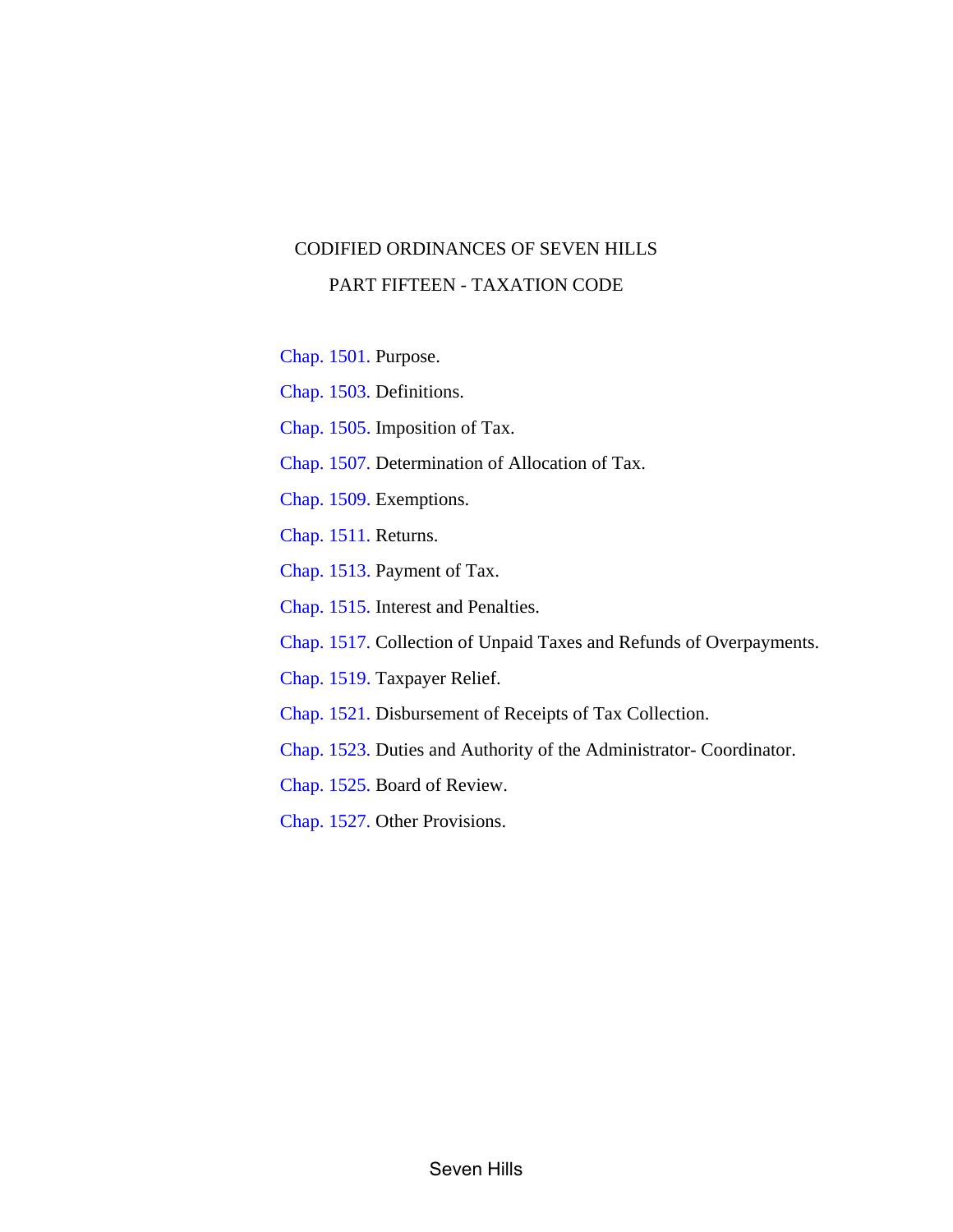## <span id="page-1-0"></span>CODIFIED ORDINANCES OF SEVEN HILLS PART FIFTEEN - TAXATION CODE

## CHAPTER 1501 Purpose

[1501.01](#page-1-0) Purpose of levy of income tax.

## CROSS REFERENCES Limitation on rate of taxation - see CHTR. Art. XIII

## 1501.01 PURPOSE OF LEVY OF INCOME TAX.

 To provide funds for the purposes of general Municipal functions, maintenance, new equipment, extension, enlargement and improvement of Municipal services and facilities and capital improvements of the City, including the payment of debt service charges on notes and bonds issued for such purposes, there shall be and is hereby levied a tax on all salaries, wages, commissions and other compensations, and on net profits as hereinafter provided. (Am. Ord. 1-1984. Passed 12-26-84.)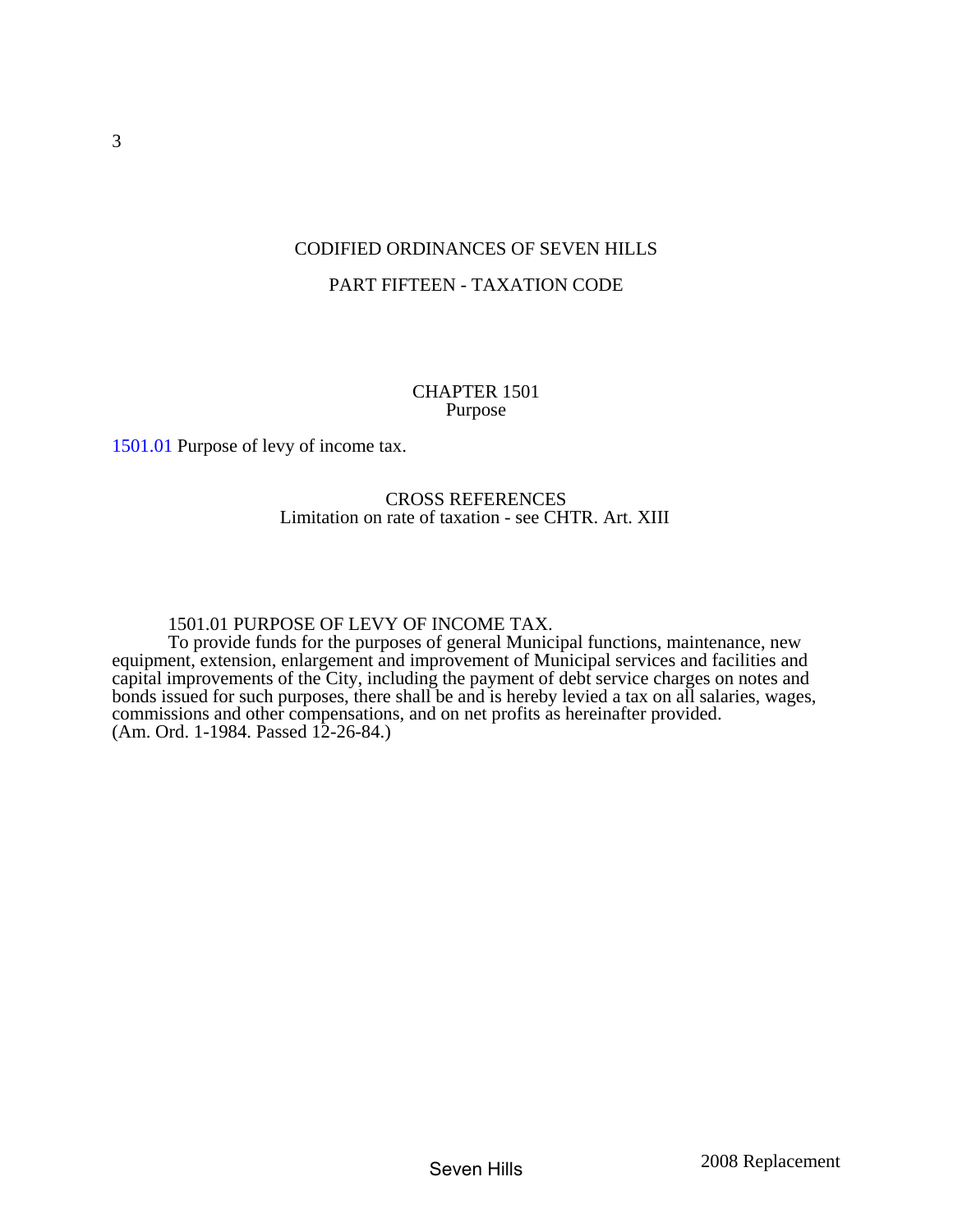#### CHAPTER 1503 Definitions

<span id="page-2-0"></span>

| 1503.01<br>1503.02<br>1503.03<br>1503.04<br>1503.05<br>1503.06 | Interpretation of definitions.<br>Administrator-Coordinator.<br>Association.<br>Board of Review.<br><b>Business</b><br>Corporation. |
|----------------------------------------------------------------|-------------------------------------------------------------------------------------------------------------------------------------|
| 1503.07                                                        | Employee.                                                                                                                           |
| 1503.08                                                        | Employer.                                                                                                                           |
| 1503.09                                                        | Fiscal year.                                                                                                                        |
| 1503.10                                                        | Gross receipts.                                                                                                                     |
| 1503.11                                                        | Net profits.                                                                                                                        |
| 1503.12                                                        | Nonresident.                                                                                                                        |
| 1503.13                                                        | Nonresident unincorporated                                                                                                          |
|                                                                | business entity.                                                                                                                    |

| Person.                          |
|----------------------------------|
| Place of business,               |
| Resident.                        |
| Resident unincorporated business |
|                                  |
| Taxable income.                  |
| Taxable year.                    |
| Taxpayer.                        |
| Income Tax Ordinance.            |
| Generic form.                    |
| Manager.                         |
| Intangible income.               |
| Fundamental change.              |
|                                  |

## CROSS REFERENCES "Sales made in the City" defined - see TAX. 1507.02

#### 1503.01 INTERPRETATION OF DEFINITIONS.

 For the purposes of this Income Tax Ordinance, the terms, phrases, words and their derivatives shall have the meanings given in the next succeeding sections of this chapter. The singular shall include the plural, and the masculine shall include the feminine and the neuter. (Ord. 75-1971. Passed 12-27-71.)

## 1503.02 ADMINISTRATOR-COORDINATOR.

 "Administrator-Coordinator" means the Finance Director, who shall administer and enforce the provisions of the City Income Tax. (Ord. 114-1992. Passed 7-12-93.)

#### 1503.03 ASSOCIATION.

 "Association" means any partnership, limited partnership, or any other form of unincorporated enterprise, owned by two or more persons. (Ord. 75-1971, Passed 12-27-71.)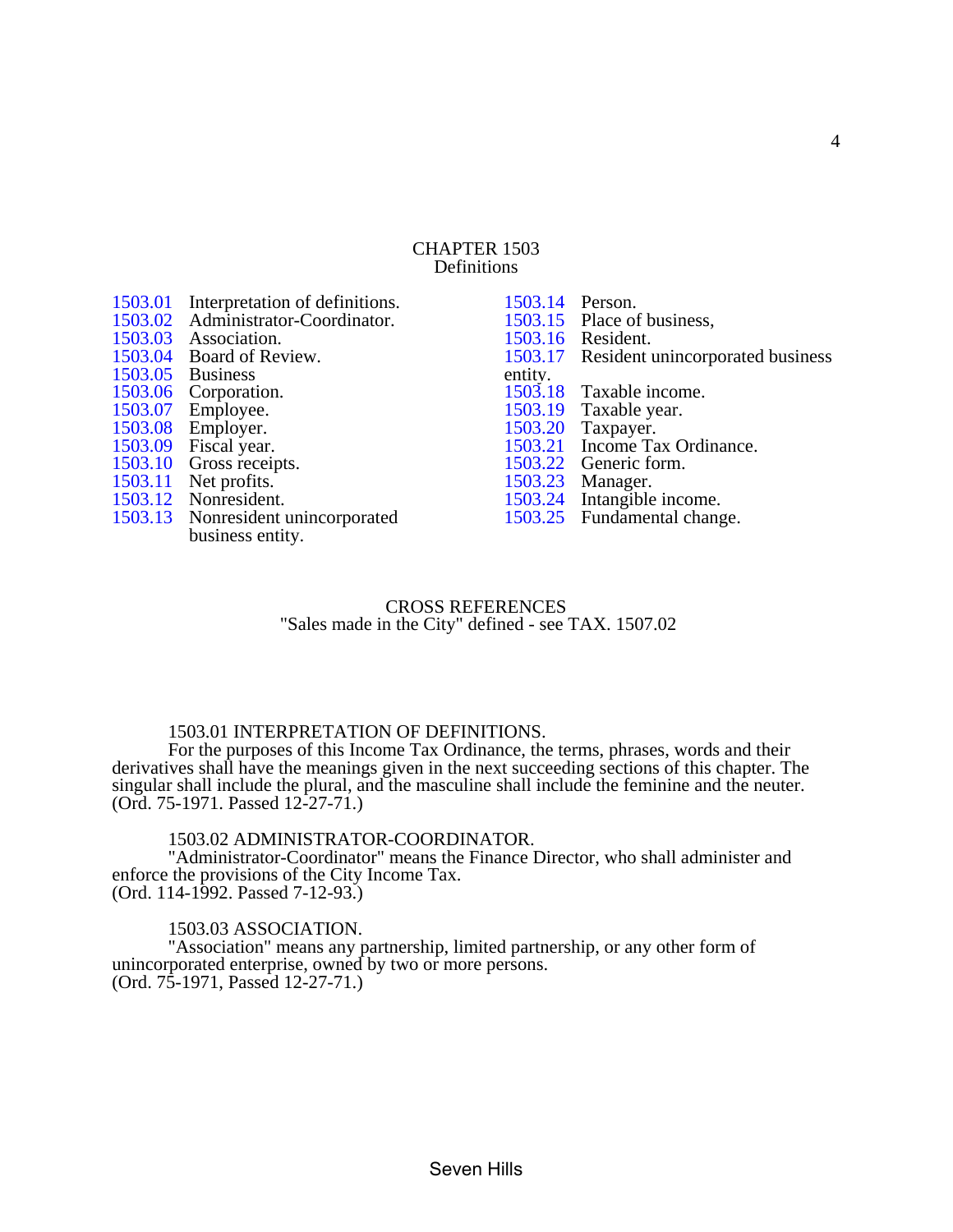#### 1503.04 BOARD OF REVIEW.

<span id="page-3-0"></span> "Board of Review" means the Board created by and constituted as provided in Section 1525.01.

(Ord. 75-1971. Passed 12-27-71.)

#### 1503.05 BUSINESS.

 "Business" means any enterprise, activity, profession or undertaking of any nature conducted for profit, or ordinarily conducted for profit, whether by an individual, partnership, association, corporation or any other entity, excluding, however, all nonprofit corporations which are exempt from the payment of Federal income tax. (Ord. 75-1971. Passed 12-27-71.)

## 1503.06 CORPORATION.

 "Corporation" means a corporation of joint stock association, organized under the laws of the United States, the State of Ohio, or any other state, territory, foreign country or dependency. (Ord. 75-1971. Passed 12-27-71.)

## 1503.07 EMPLOYEE.

 "Employee" means one who works for wages, salary, commission or other type of compensation in the service of an employer. (Ord. 75-1971. Passed 12-27-71.)

#### 1503.08 EMPLOYER.

 "Employer" means an individual, partnership, association, corporation, government body, unit, agency or other entity, whether or not organized for profit, who or that, employs one or more persons on a salary, wage, commission or other basis of compensation.  $(Ord. 75-1971.$  Passed  $12-27-71.$ )

## 1503.09 FISCAL YEAR.

 "Fiscal year" means an accounting period of twelve months or less, ending on any day other than December 31. (Ord. 75-1971. Passed 12-27-71.)

#### 1503.10 GROSS RECEIPTS.

 "Gross receipts" means the total income from any source whatever. (Ord. 75-1971. Passed 12-27-71.)

#### 1503.11 NET PROFITS.

 (a) Net Profits. For taxable years prior to 2004, "Net Profits" means a net gain from the operation of a business, profession, enterprise or other activity after provision for all ordinary and necessary expenses, either paid or accrued in accordance with the accounting system used by the taxpayers for Federal Income tax purposes, without deduction of taxes imposed by this Income Tax Ordinance, Federal, State and other taxes based on income, exclusive of the amount of Ohio franchise tax computed on the net worth basis, and in the case of an association, without deduction of salaries paid to partners and other owners. For taxable years 2004 and later, see "adjusted federal taxable income".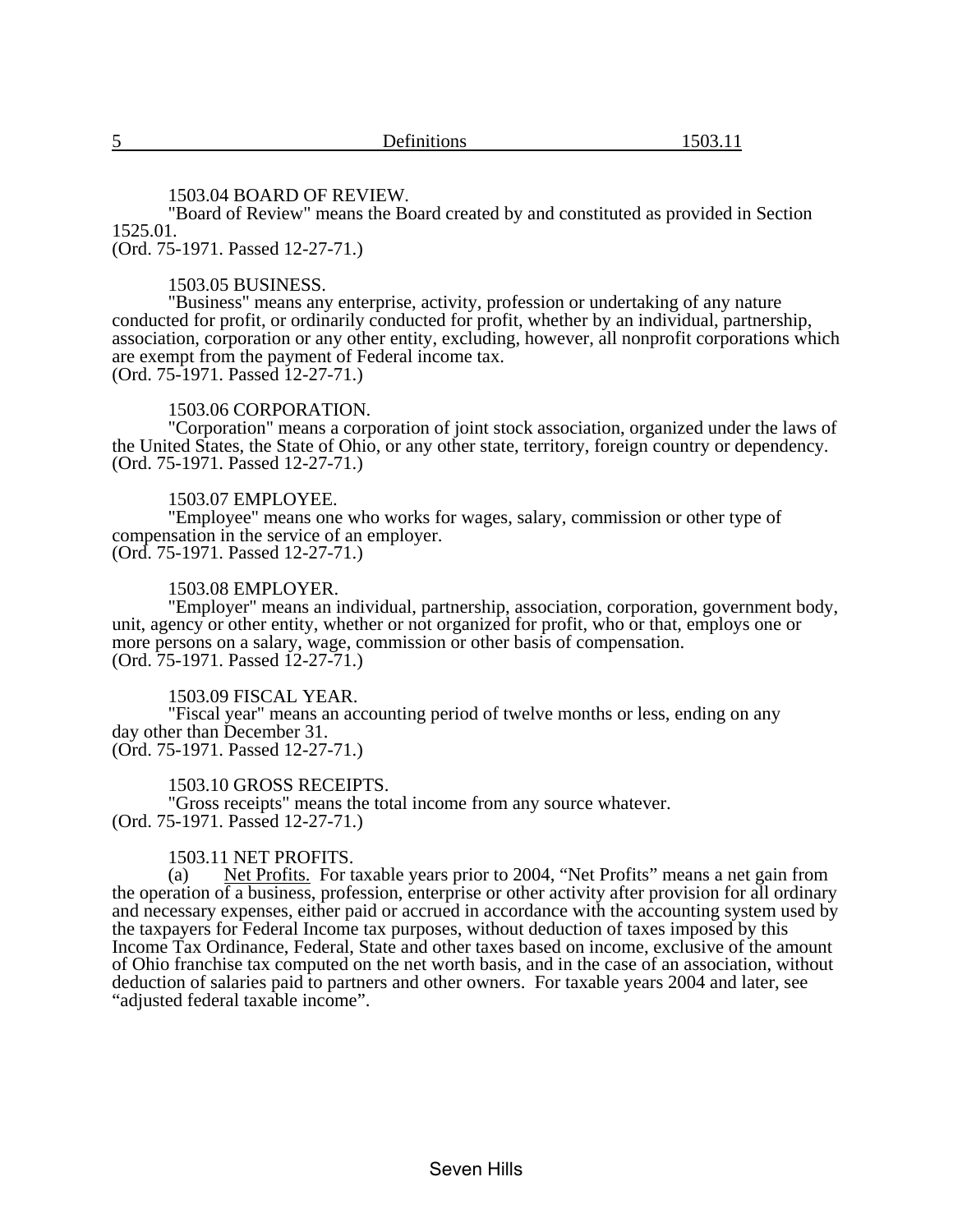<span id="page-4-0"></span> (b) Adjusted Federal Taxable Income. For tax years beginning on or after January 1, 2004, a "C" corporation's federal taxable income (net profit) before net operating losses and special deductions as determined under the Internal Revenue Code, but including subsequent adjustments from required additions and deductions. Pass-through entities must compute "Adjusted Federal Taxable Income" as if the pass-through entity was a "C" corporation. This definition does not apply to any taxpayer required to file a return under Ohio R.C. 5745.03 or to the net profit from a sole proprietorship. (Ord. 8-2005. Passed 1-24-05.)

#### 1503.12 NONRESIDENT.

 "Nonresident" means an individual domiciled outside the City of Seven Hills. (Ord. 75-1971. Passed 12-27-71.)

#### 1503.13 NONRESIDENT UNINCORPORATED BUSINESS ENTITY.

 "Nonresident unincorporated business entity" means an unincorporated business entity not having an office or place of business within the City of Seven Hills. (Ord. 75-1971. Passed 12-27-71.)

#### 1503.14 PERSON.

 "Person" means every natural person, partnership, fiduciary, association or corporation. Whenever used in any clause prescribing and imposing a penalty, the term "person" as applied to any unincorporated entity, means the partners or members thereof, and as applied to corporations, the officers thereof. (Ord. 75-1971. Passed 12-27-71.)

#### 1503.15 PLACE OF BUSINESS.

 "Place of business" means any bonafide office, other than a mere statutory office, factory, warehouse or other space which is occupied and used by the taxpayer in carrying on any business activity individually or through one or more of his regular employees regularly in attendance. (Ord. 75-1971. Passed 12-27-71.)

#### 1503.16 RESIDENT.

 "Resident" means an individual domiciled in the City of Seven Hills. (Ord. 75-1971. Passed 12-27-71.)

#### 1503.17 RESIDENT UNINCORPORATED BUSINESS ENTITY.

 "Resident unincorporated business entity" means an unincorporated business entity having an office or place of business within the City of Seven Hills. (Ord. 75-1971. Passed 12-27-71.)

#### 1503.18 TAXABLE INCOME.

 "Taxable income" means wages, salaries and other compensation paid by an employer or employers, before any deduction and/or the net profits from the operation of a business, profession or other enterprise or activity adjusted in accordance with the provisions of this Income Tax Ordinance. "Other compensation" includes but is not limited to income derived from gaming, wagering, lotteries or schemes of chance in which winnings amount to \$50,000 or more. (Ord. 10-2004. Passed 3-8-04.)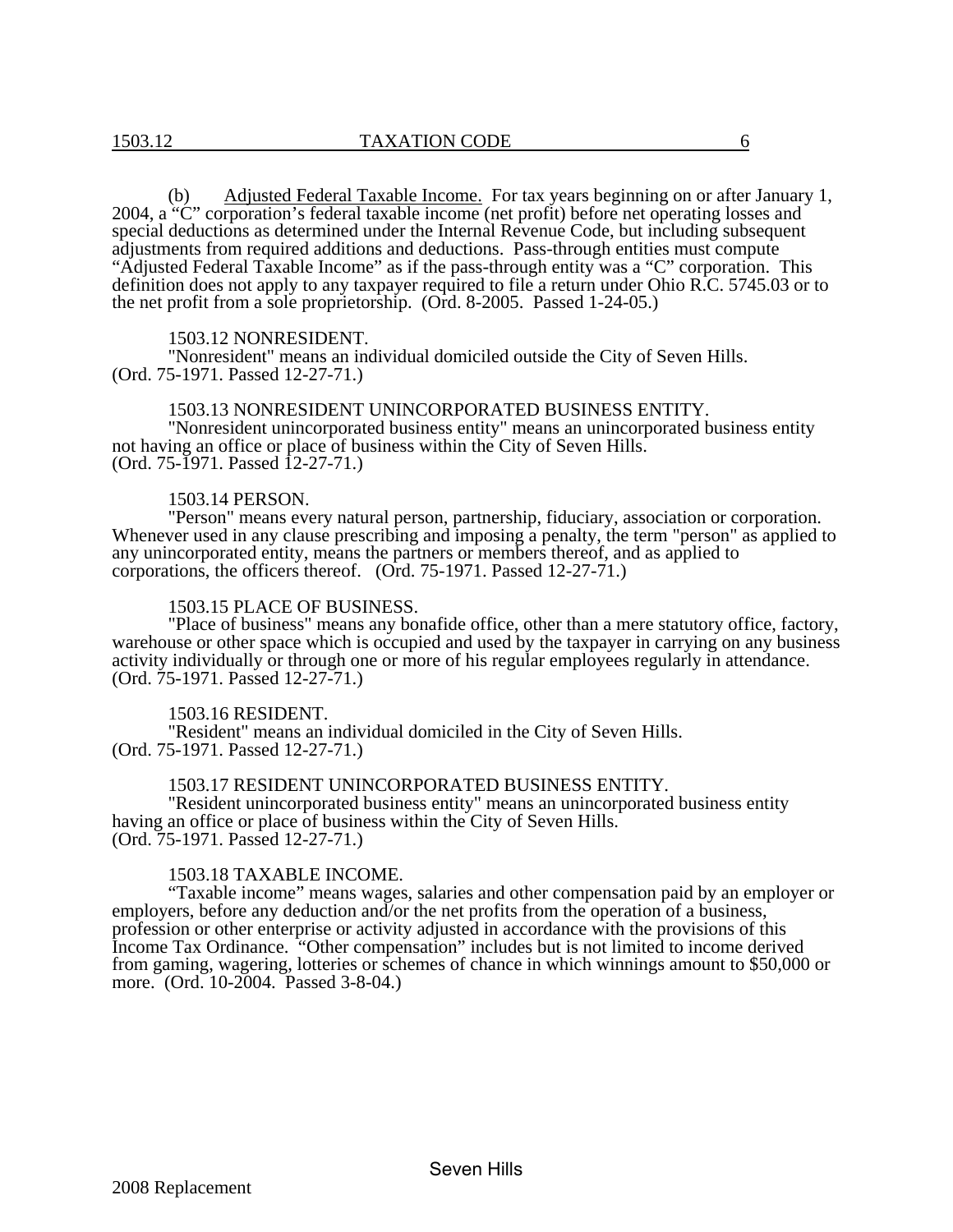## 1503.181 QUALIFYING WAGE.

<span id="page-5-0"></span> Qualifying wage or wages as defined in Section 3121(a) of the Internal Revenue Code, without regard to any wage limitations, but including subsequent adjustments from required additions and deductions. "Qualifying wage" represents employees' income including nonqualified deferred compensation and stock options from which municipal tax shall be deducted by the employer, and any wages not considered a part of "qualifying wage" shall not be taxed by the City of Seven Hills. This definition is effective January 1, 2004, for taxable years 2004 and later. (Ord. 9-2005. Passed 1-24-05.)

#### 1503.19 TAXABLE YEAR.

 "Taxable year" means the calendar year or the fiscal year, upon the basis of which the net profits are to be computed under this Income Tax Ordinance and in the case of a return for a fractional part of a year, the period for which such return is required to be made. (Ord. 75-1971. Passed 12-27-71.)

#### 1503.20 TAXPAYER,

 "Taxpayer" means a person, whether an individual, partnership, association or any corporation or other entity, required hereunder to file a return or pay a tax. (Ord. 75-1971. Passed 12-27-71.)

## 1503.21 INCOME TAX ORDINANCE.

 "Income Tax Ordinance" or "Ordinance" as used herein means Ordinance 75-1971, passed December 27, 1971, as amended, which is codified as Chapter 1501 et seq. of this Part Fifteen - Taxation Code. (Ord. 75-1971. Passed 12-27-71.)

## 1503.22 GENERIC FORM.

 An electronic or paper form designed for reporting estimated municipal income taxes, and/or annual municipal income tax liability, and/or requests for refunds, which contain all the information required on the City's regular tax return, estimated payment forms, and request for refund forms, and are in a similar format that will allow processing of the generic forms without altering the City's procedures for processing forms. (Ord. 9-2005. Passed 1-24-05.)

#### 1503.23 MANAGER.

 "Manager" means any of the employer's officers, responsible persons, employees having control or supervision and employees charged with the responsibility of filing the return, paying taxes, and otherwise complying with this Chapter.  $(Ord. 113-2006.$  Passed  $9-25-06.$ )

#### 1503.24 INTANGIBLE INCOME.

 "Intangible Income" means the same as provided in Ohio R.C. 718.01. (Ord. 113-2006. Passed 9-25-06.)

#### 1503.25 FUNDAMENTAL CHANGE.

 "Fundamental Change" means any substantial alteration by an employer including liquidation, dissolution, bankruptcy and reorganizations such as merger, consolidation, acquisition, transfer or change in identity, form or organization. (Ord. 113-2006. Passed 9-25-06.)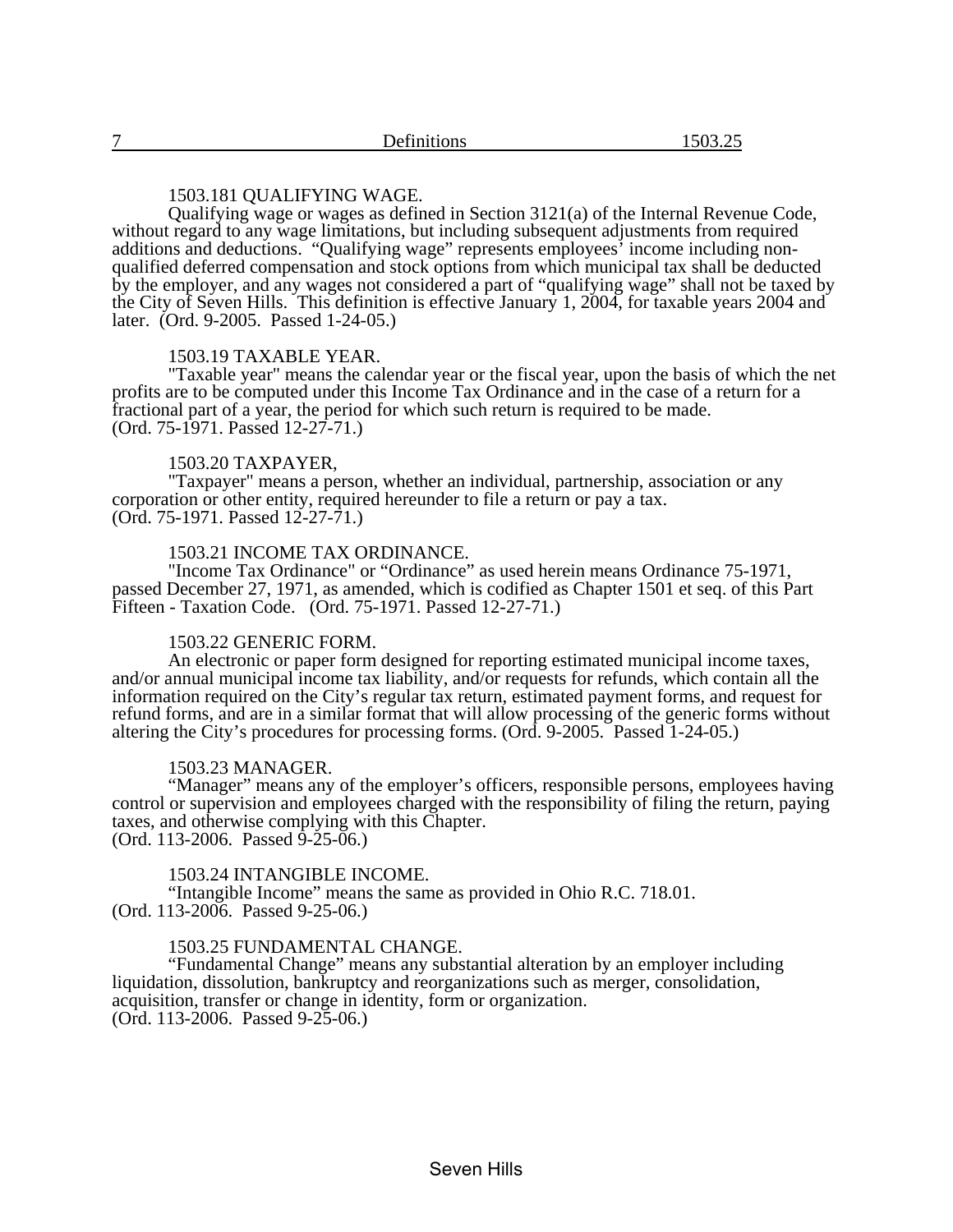#### CHAPTER 1505 Imposition of Tax

<span id="page-6-0"></span>[1505.01](#page-6-0) Rate and income taxable. [1505.02](#page-7-0) Effective period.

[1505.03](#page-7-0) Reserved. 1505.04 Non-resident.

## CROSS REFERENCES

 Limitation on rate of taxation - see CHTR. Art. XIII Municipal income taxes - see Ohio R. C. Ch. 718 Payroll deductions - see Ohio R. C. 9.42

## 1505.01 RATE AND INCOME TAXABLE.

 An annual tax for the purposes specified in Section 1501.01 hereof shall be imposed on and after January 1, 1985, at the rate of two percent (2%) per annum upon the following:

- (a) On all salaries, wages, commissions and other compensation earned on and after January 1, 2004, by residents of the City of Seven Hills. Other compensation includes but is not limited to income derived from gaming, wagering, lotteries or schemes of chance in which winnings amount to \$50,000 or more. (Ord. 10-2004. Passed 3-8-04.)
- (b) On all salaries, wages, commissions and other compensation earned on and after January 1, 1985, by nonresidents of the City of Seven Hills for work done or services performed or rendered within the City of Seven Hills.
- (c) (1) On the portion attributable to the City on the net profits earned on and after January 1, 1985, of all resident unincorporated business entities or professions or other activities, derived from sales made, work done, services performed or rendered and business or other activities conducted in the City of Seven Hills.
	- (2) On the portion of the distributive share of the net profits earned on and after January 1, 1985, of a resident partner or owner of a resident unincorporated business entity not attributable to the City of Seven Hills and not levied against such unincorporated business entity by the City of Seven Hills.
- (d) (1) On the portion attributable to the City of Seven Hills of the net profits earned on or after January 1, 1985, of all nonresident unincorporated business entities, professions or other activities, derived from sales made, work done, services performed or rendered and business and other activities conducted in the City of Seven Hills, whether or not such unincorporated business entity has an office or place of business in the City of Seven Hills.
	- (2) On the portion of the distributive share of the net profits earned on and after January 1, 1985, of a resident partner or owner of a nonresident unincorporated business entity not attributable to the City of Seven Hills, and not levied against such unincorporated business entity by the City of Seven Hills.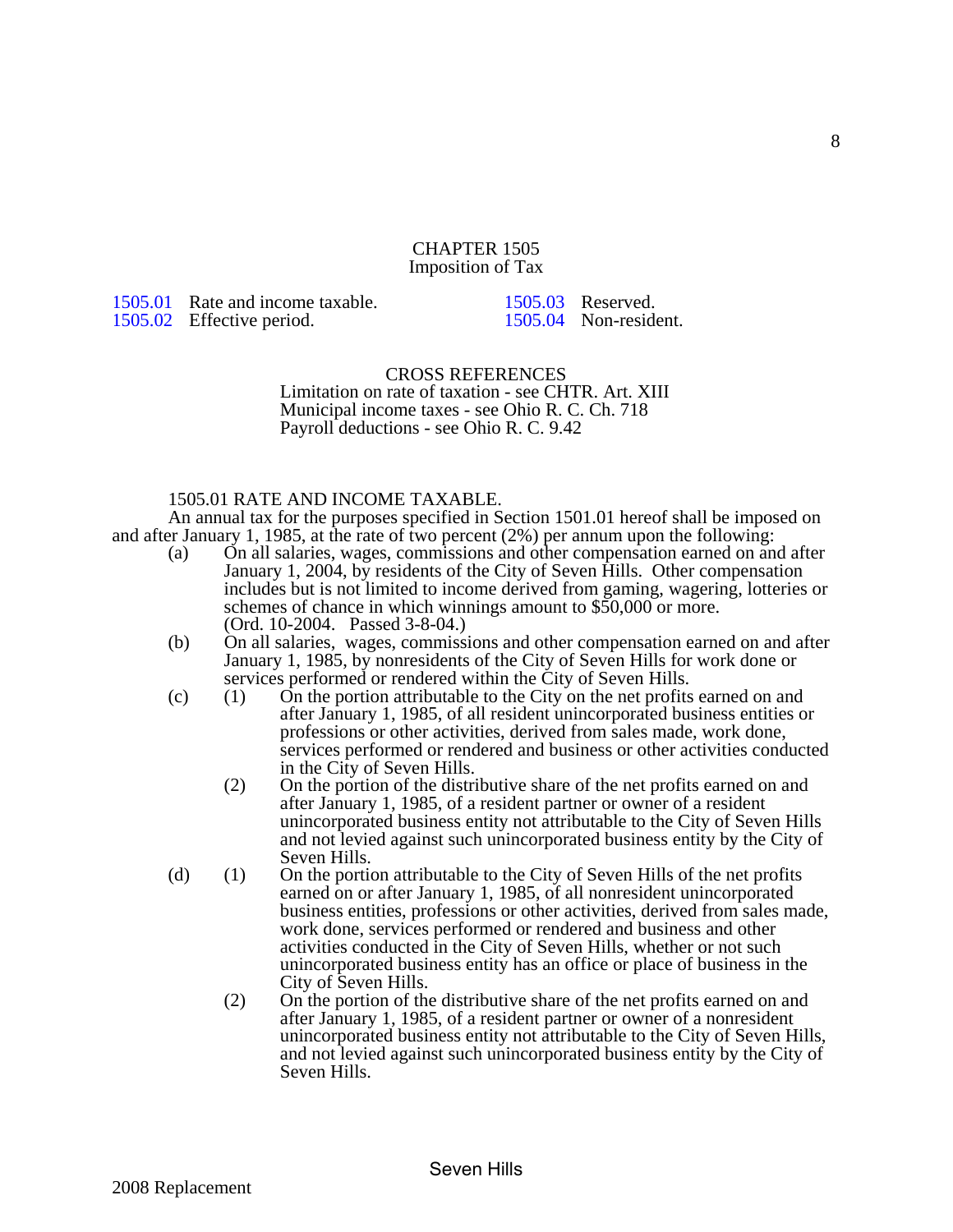<span id="page-7-0"></span>

| Q | Imposition of Tax | $\Delta$<br>- ہ<br>. IZI |
|---|-------------------|--------------------------|
|   |                   |                          |

(e) On the portion attributable to the City of Seven Hills of the net profits earned on and after January 1, 1985, of all corporations derived from sales made, work done, services performed or rendered and business or other activities conducted in the City of Seven Hills, whether or not such corporations have an office or place of business in the City of Seven Hills. (Am. Ord. 1-1984. Passed 12-26-84.)

## 1505.02 EFFECTIVE PERIOD.

 Such tax shall be levied, collected and paid with respect to the salaries, wages, commissions and other compensation, and with respect to the net profits of businesses, professions or other activities earned on and after January 1, 1985. (Am. Ord. 1-1984. Passed 12-26-84.)

## 1505.03 RESERVED.

EDITOR'S NOTE: This section is reserved for future legislation.

# 1505.04 NON-RESIDENT.<br>(a) A non-resident indiv

 (a) A non-resident individual who works in the City of Seven Hills' twelve (12) or fewer days per year shall be considered an occasional entrant, and shall not be subject to the City of Seven Hills' Municipal Income Tax for those twelve days. For purposes of the 12-day calculation, any portion of a day worked in the City of Seven Hills' shall be counted as one day worked in the City.

 (b) Beginning with the thirteenth day, the employer of said individual shall begin withholding the City of Seven Hills income tax from remuneration paid by the employer to the individual, and shall remit the withheld income tax to the City in accordance with the requirements of this Chapter/Ordinance. Since the individual can no longer be considered to have been an occasional entrant, the employer is further required to remit taxes on income earned in the City by the individual for the first twelve days.

 (c) If the individual is self-employed, it shall be the responsibility of the individual to remit the appropriate income tax to the City.

 (d) The twelve day occasional entry rule does not apply to entertainers or professional athletes, their employees or individuals who perform services on their behalf, or to promoters and booking agents of such entertainment events and sporting events. (Ord. 10-2005. Passed 1-24-05.)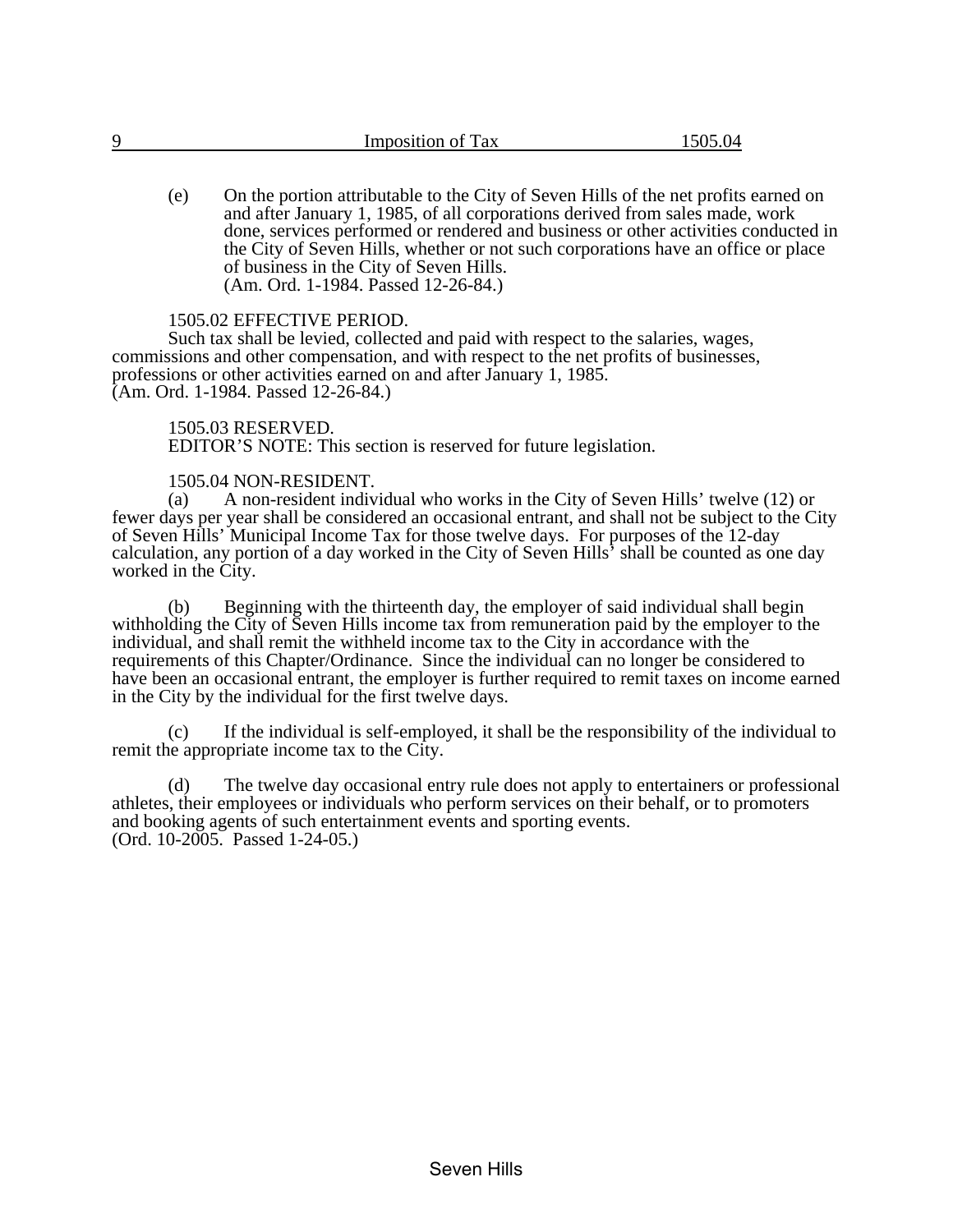## CHAPTER 1507 Determination of Allocation of Tax

<span id="page-8-0"></span>[1507.01](#page-8-0) Method of determination. [1507.02](#page-9-0) Sales made in the City.

1507.03 Total allocation.

[1507.04](#page-10-0) Rentals. 1507.05 Operating loss carry-forward.

## CROSS REFERENCES Determination of income subject to tax - see Ohio R. C. 1718.02

## 1507.01 METHOD OF DETERMINATION.

 (a) The portion of the entire net profits of a taxpayer to be allocated as having been derived from within the City, in the absence of actual records thereof, shall be determined as follows:

Multiply the entire net profits by a business allocation percentage to be determined by a three-factor formula of property, payroll, and sales, each of which shall be given equal weight, as follows:

 (1) The average net book value of the real and tangible personal property owned or used by the taxpayer in the business or profession in the City during the taxable period to the average net book value of all the real and tangible personal property owned or used by the taxpayer in the business or profession during the same period, wherever situated.

 As used in the preceding paragraph, real property shall include property rented or leased by the taxpayer and the value of such property shall be determined by multiplying the annual rental thereon by eight.

- (2) Wages, salaries, and other compensation paid during the taxable period to persons employed in the business or profession for services performed in the City to wages, salaries and other compensation paid during the same period to persons employed in the business or profession, wherever their services are performed.
- (3) Gross receipts of the business or profession from sales made and services performed during the taxable period in the City to gross receipts of the business or profession during the same period from sales and services, wherever made or performed.

 In the event that the foregoing allocation formula does not produce an equitable result, another basis may, under uniform regulations, be substituted so as to produce such result.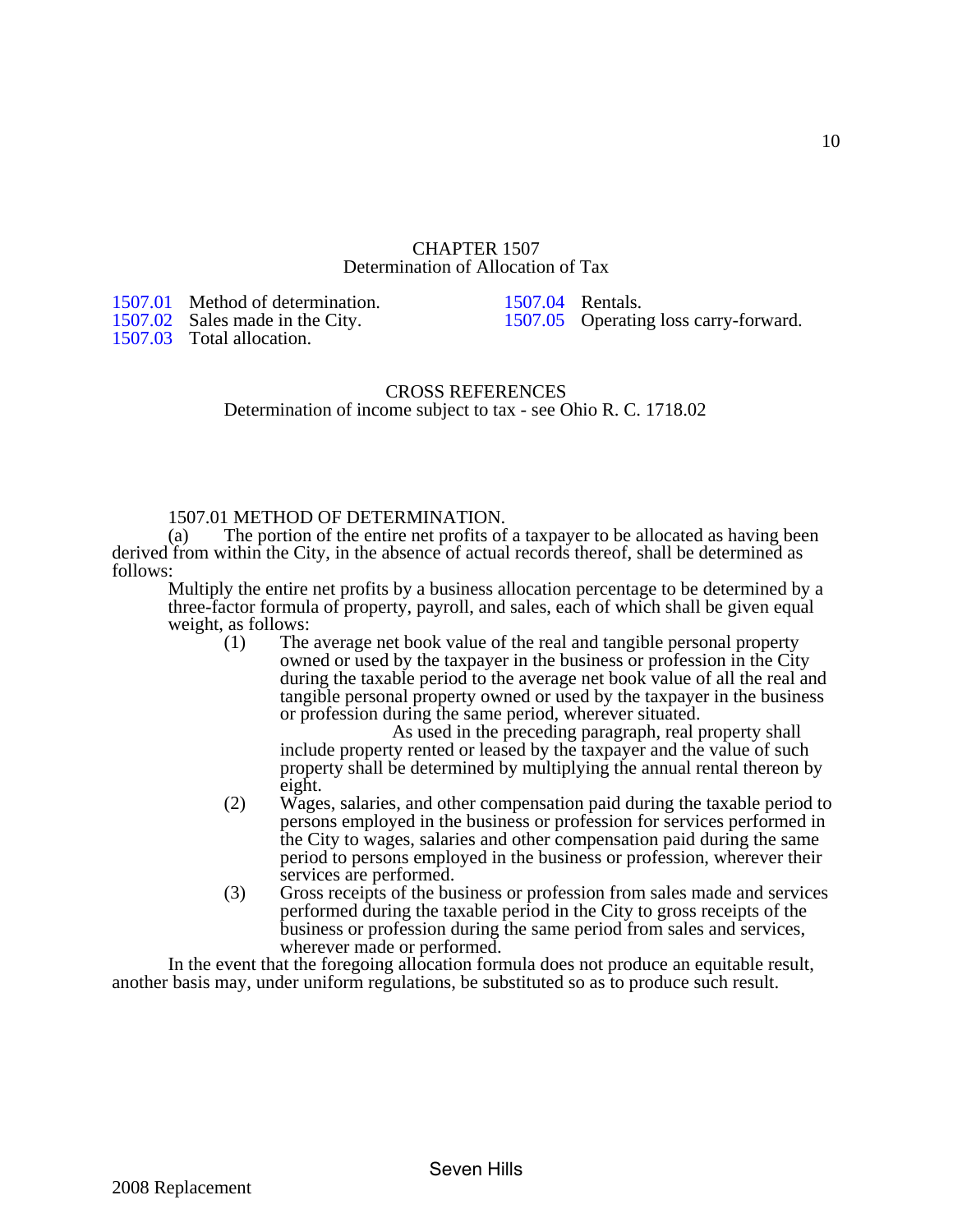<span id="page-9-0"></span> (b) If the Tax Administrator approves the use of books and records as a substitute method, the following shall apply:<br>(1) The net prof

- The net profits allocable to the City of Seven Hills from business, professional or other activities conducted in the City of Seven Hills by corporations or unincorporated entities (whether resident or non-resident) may be determined from the records of the taxpayer only if the taxpayer has bona fide records which disclose with reasonable accuracy what portion of his net profits is attributable to that part of his activities conducted within the City.
- (2) If the books and records of the taxpayer are used as the basis for apportioning net profits, a statement must accompany the return explaining the manner in which such apportionment is made in sufficient detail to enable the Tax Administrator to determine whether the net profits attributable to the City of Seven Hills are apportioned with reasonable accuracy.
- (3) In determining the income allocable to the City of Seven Hills from the books and records of a taxpayer, an adjustment may be made for the contribution made to the production of such income by headquarters activities of the taxpayer, whether such headquarters is within or without the City of Seven Hills. (Ord. 11-2005. Passed 1-24-05.)

#### 1507.02 SALES MADE IN THE CITY.

As used in Section 1507.01 (c) "sales made in the City" means:

- (a) All sales of tangible personal property which is delivered within the City regardless of where title passes if shipped or delivered from a stock of goods within the City.
- (b) All sales of tangible personal property which is delivered within the City regardless of where title passes even though transported from a point outside the City if the taxpayer is regularly engaged through its own employees in the solicitation or promotion of sales within the City, and the sales result from such solicitation or promotion.
- (c) All sales of tangible personal property which is shipped from a place within the City to purchasers outside the City regardless of where title passes if the tax payer is not, through its own employees, regularly engaged in the solicitation or promotion of sales at the place where delivery is made. (Ord. 75-1971. Passed 12-27-71.)

#### 1507.03 TOTAL ALLOCATION.

 Add together the percentages determined in accordance with Section 1507.01 (a), (b) and (c) or such of the aforesaid percentages as are applicable to the particular taxpayer and divide the total so obtained by the number of percentages used in deriving such total in order to obtain the business allocation percentages referred to in Section 1507.01.

 A factor is applicable even though it may be allocable entirely in or outside the City. (Ord. 75-1971. Passed 12-27-71.)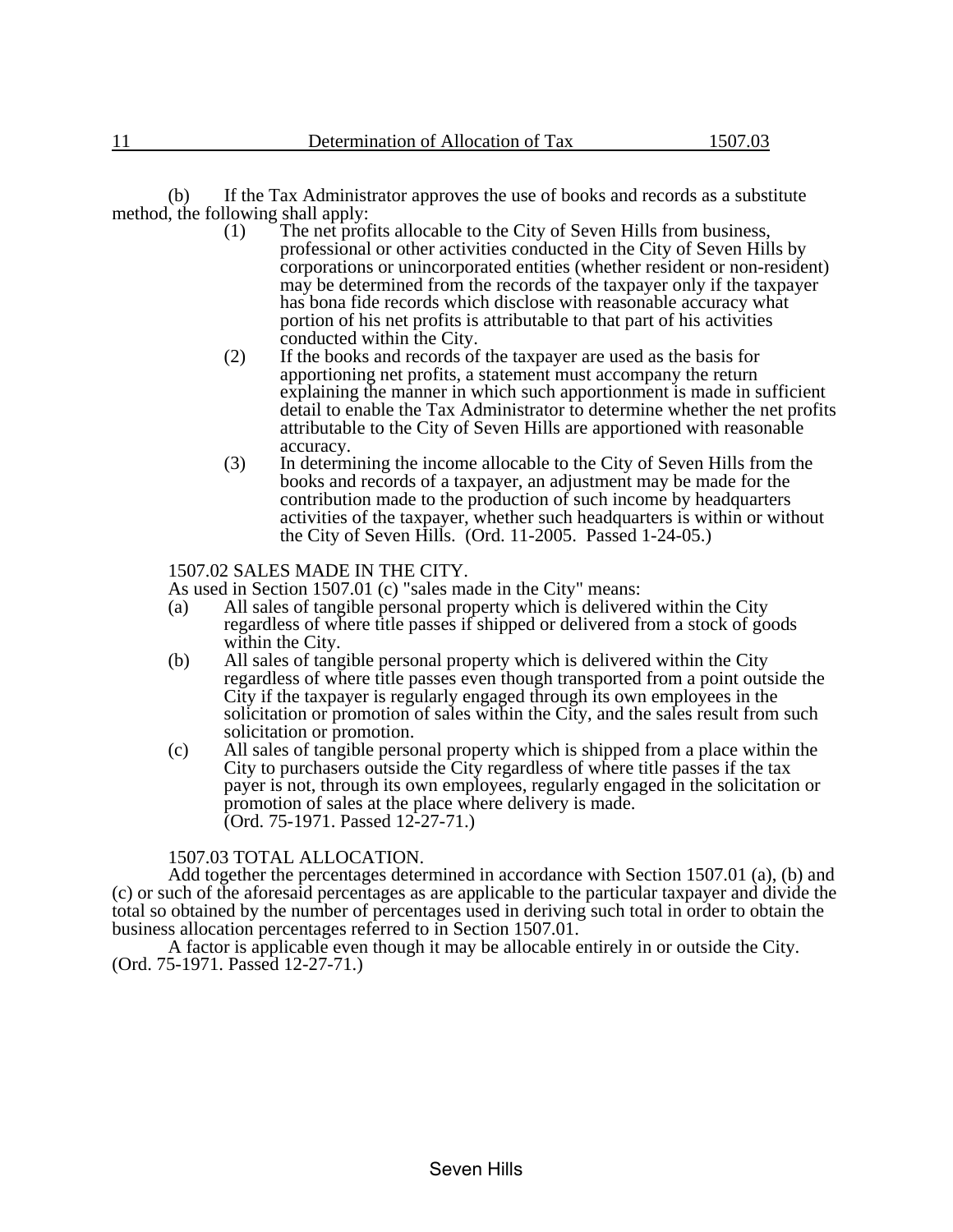<span id="page-10-0"></span> (a) Rental income received by a taxpayer shall be included in the computation of net profits from business activities under Section 1505.01 (c),(d) and (e), only if and to the extent that the rental, ownership, management or operations of the real estate from which such rentals are derived, whether so rented, managed or operated by a taxpayer individually or through agents or other representatives, constitutes a business activity of the taxpayer in whole or in part.

 (b) Where the gross monthly rental of any and all real properties regardless of number and value, aggregates in excess of two hundred fifty dollars (\$250.00) per month, it shall be prima-facie evidence that the rental, ownership, management or operation of such properties is a business activity of such taxpayer, and the net income of such rental property shall be subject to tax provided, that in the case of commercial property, the owner shall be considered engaged in a business activity when the rental is based on a fixed or fluctuating percentage of gross or net sales, receipts or profits of the lessee, whether or not such rental exceeds two hundred fifty dollars (\$250.00) per month, provided further that in the case of farm property, the owner shall be considered engaged in a business activity when he shares in crops or when the rental is based on a percentage of the gross or net receipts derived from the farm, whether or not the gross income exceeds such two hundred fifty dollars (\$250.00) per month; and provided further that the person who operates a licensed rooming house shall be considered in business whether or not the gross income exceeds two-hundred fifty dollars (\$250.00) per month.

 (c) It shall be mandatory for every property owner subject to this section to personally or through a management agent, submit a list to the Tax Administrator of names and addresses of all persons, firms, corporations or other entities occupying, leasing, renting or otherwise using the premises within this Municipality in such a manner as to produce economic benefit to the property owner, whether or not such benefit is called "rent" and whether or not such benefit results in a profit or loss. The required list shall be prepared as of December 31, of each year and submitted on or before January 31 of the following year and at such other times as may be prescribed by the Tax Administrator. (Ord. 22-1972. Passed 6-12-72.)

1507.05 OPERATING LOSS CARRY-FORWARD.<br>(a) The portion of a net operating loss sustained i

The portion of a net operating loss sustained in any taxable year subsequent to January 1, 1967 allocable to the City may be applied against the portion of the profit of succeeding tax years allocable to the City until exhausted but in no event for more than five taxable years immediately following the year in which the loss occured. No portion of a net operating loss shall be carried back against net profits of any prior year.

 (b) The portion of net operating loss sustained shall be allocated to the City in the same manner as provided herein for allocating net profits to the City.

 (c) The Administrator-Coordinator shall provide by the rules and regulations the manner in which such net operating loss carry-forward shall be determined. (Ord. 75-1971. Passed 12-27-71.)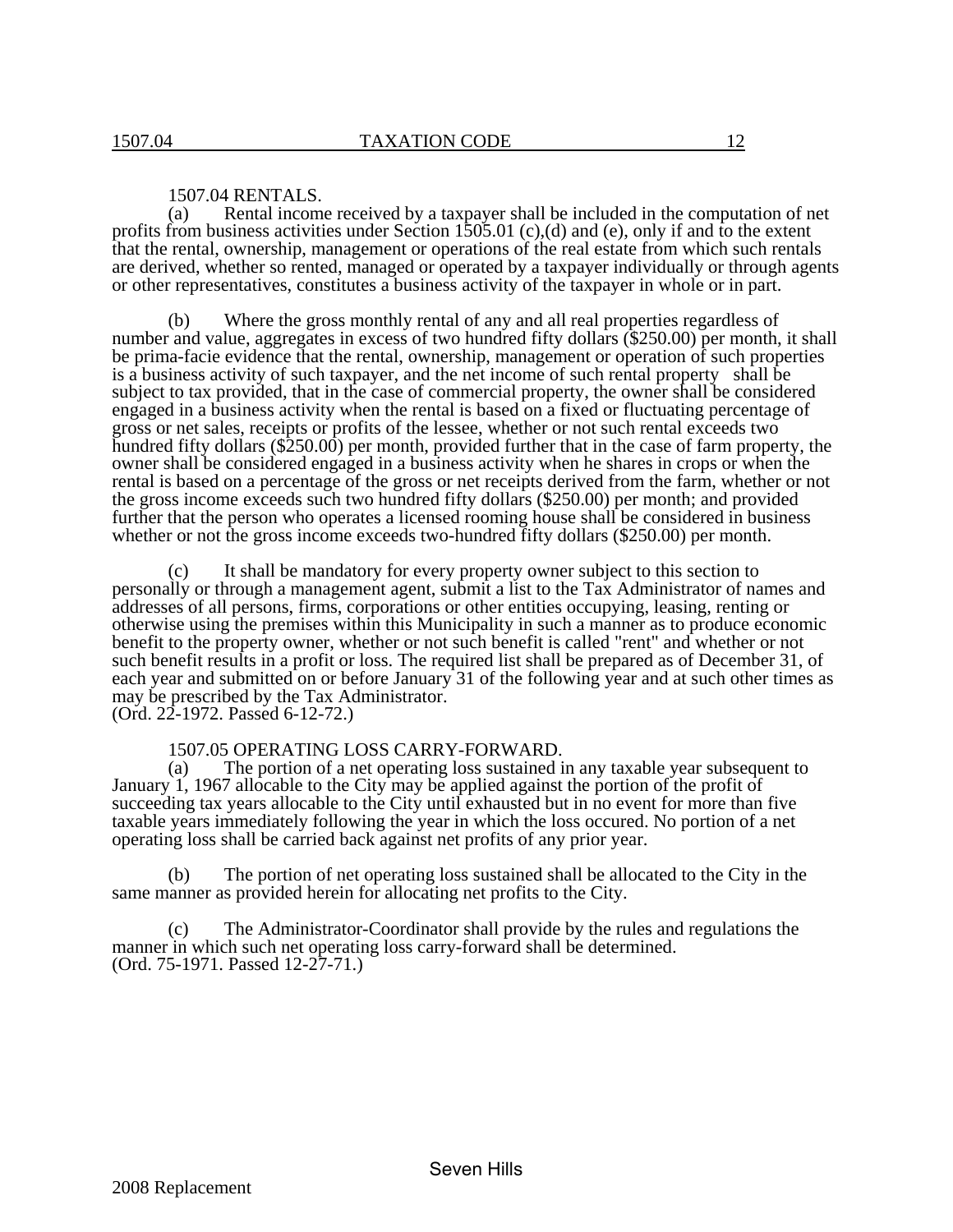## CHAPTER 1509 Exemptions

<span id="page-11-0"></span>[1509.01](#page-11-0) Sources of income not taxed.

## CROSS REFERENCE Exceptions and prohibitions - see Ohio R. C. 718.01

## 1509.01 SOURCES OF INCOME NOT TAXED.

The tax provided for herein shall not be levied on the following:

- (a) Pay or allowance of active members of the Armed Forces of the United States or the income of religious, fraternal, charitable, scientific, literary or educational institutions to the extent that such income is derived from tax exempt real estate, tax exempt tangible or intangible property or tax exempt activities.
- (b) Poor relief, unemployment insurance benefits, old age pensions or similar payments including disability benefits received from local, State or Federal governments or charitable, religious or educational organizations.
- (c) Proceeds of insurance paid by reason of the death of the insured; pensions, disability benefits, annuities or gratuities not in the nature of compensation for services rendered from whatever source derived.
- (d) Receipts from seasonal or casual entertainment, amusements, sports events and health and welfare activities when any such are conducted by bona fide charitable, religious or educational organizations and associations.
- (e) Alimony received.
- (f) Personal earnings of any natural person under eighteen years of age.
- (g) Compensation for personal injuries or for damages to property by way of insurance or otherwise.
- (h) Interest, dividends and other revenue from tangible property.
- (i) Gains from involuntary conversion, cancellations of indebtedness, interest on Federal obligations, items of income already taxed by the State of Ohio from which the City is specifically prohibited from taxing, and income of a decedent's estate during the period of administration, except such income from the operation of a business.
- (j) Salaries, wages, commissions and other compensation and net profits, the taxation of which is prohibited by the United States Constitution or any act of Congress limiting the power of the States or their political subdivisions to impose net income taxes on income derived from interstate commerce.
- (k) Salaries, wages, commissions and other compensation and net profits, the taxation of which is prohibited by the Constitution of the State of Ohio or any act of the Ohio General Assembly limiting the power of the City to impose net income taxes. (Ord. 75-1971. Passed  $12-27-71$ .)
- (l) Parsonage allowance, to the extent of the rental allowance or rental value of a house provided as a part of an ordained minister's compensation. The ordained minister must be duly ordained, commissioned, or licensed by a religious body constituting a church or church denomination, and must have authority to perform all sacraments of the church. (Ord. 12-2005. Passed 1-24-05.)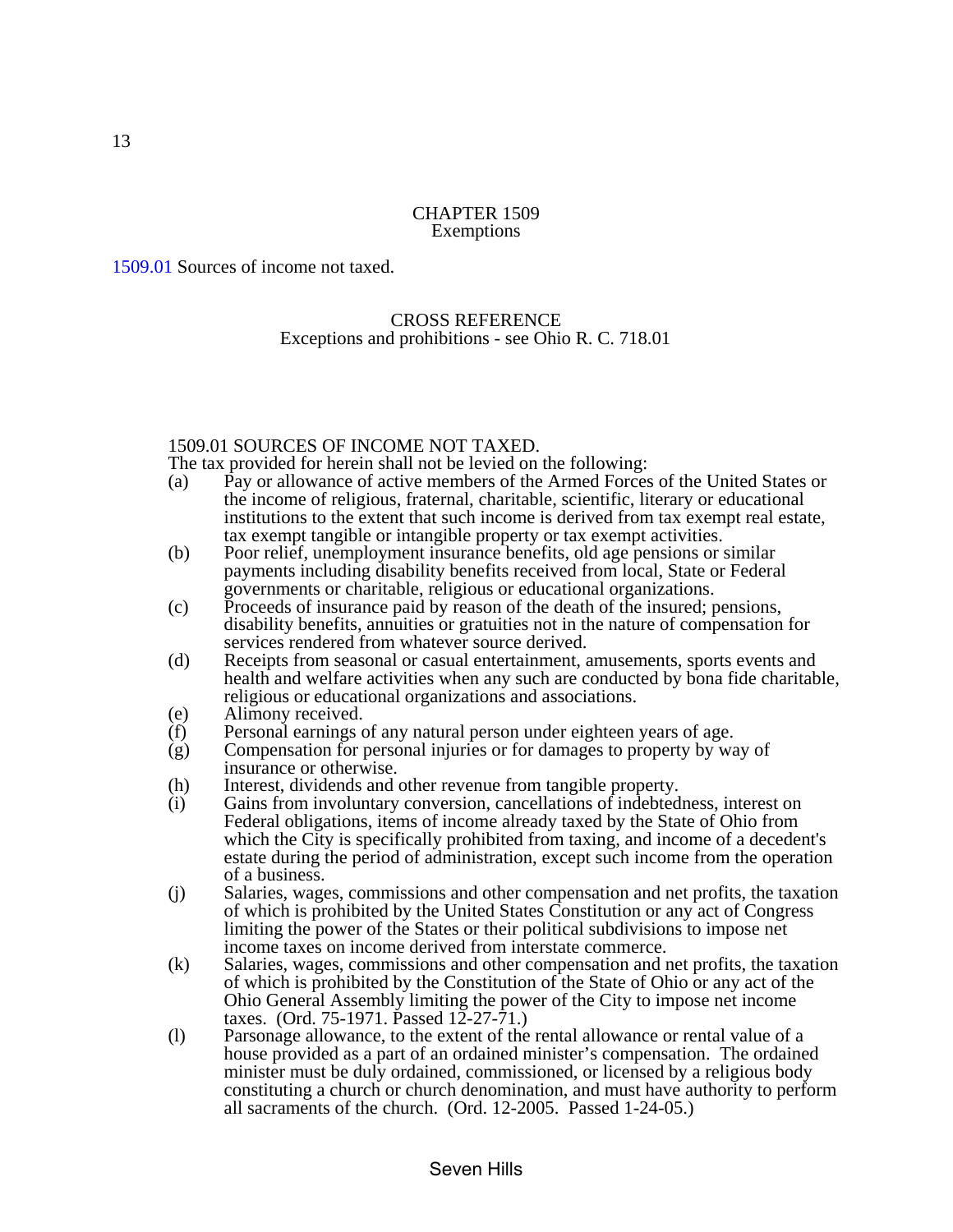#### CHAPTER 1511 Returns

<span id="page-12-0"></span>[1511.01](#page-12-0) Filing returns.

1511.02 Form and content of return.

[1511.04](#page-13-0) Consolidated returns. 1511.05 Amended returns.

[1511.03](#page-13-0) Extension of time for filing returns.

> CROSS REFERENCE Statute of limitations on refund claims - see Ohio R. C. 718.06 (c)

## 1511.01 FILING RETURNS.

 Each taxpayer shall, whether or not a tax be due thereon, make and file a return on or before April 15 of the year following the effective date of this Income Tax Ordinance and on or before April 15 of each year thereafter. When the return is made for a fiscal year or other period different from the calendar year, the return shall be filed within four months from the end of such fiscal year or period.

(Ord. 13-2005. Passed 1-24-05.)

## 1511.02 FORM AND CONTENT OF RETURN.

 The return shall be filed with the Administrator-Coordinator on a form or forms furnished by, or obtained upon request from such Administrator-Coordinator, setting forth:

- (a) The aggregate amounts of salaries, wages, commissions and other compensation earned and gross income from business, profession or other activity, less allowable expenses incurred in the acquisition of such gross income earned during the preceding year and subject to such tax;
- (b) The amount of the tax imposed by this Income Tax Ordinance on such earnings and profits; and
- (c) Such other pertinent statements, information returns, or other information as the Administrator-Coordinator may require.
- (d) A generic form, an electronic or paper form, designed for reporting estimated municipal income taxes and/or annual municipal income tax liability, and/or requests for refunds, which contain all the information required on the City's regular tax return, estimated payment forms, and request for refund forms, and which are similar in format that will allow processing of the generic forms without altering the City's procedure for processing forms may be used. (Ord. 13-2005. Passed 1-24-05.)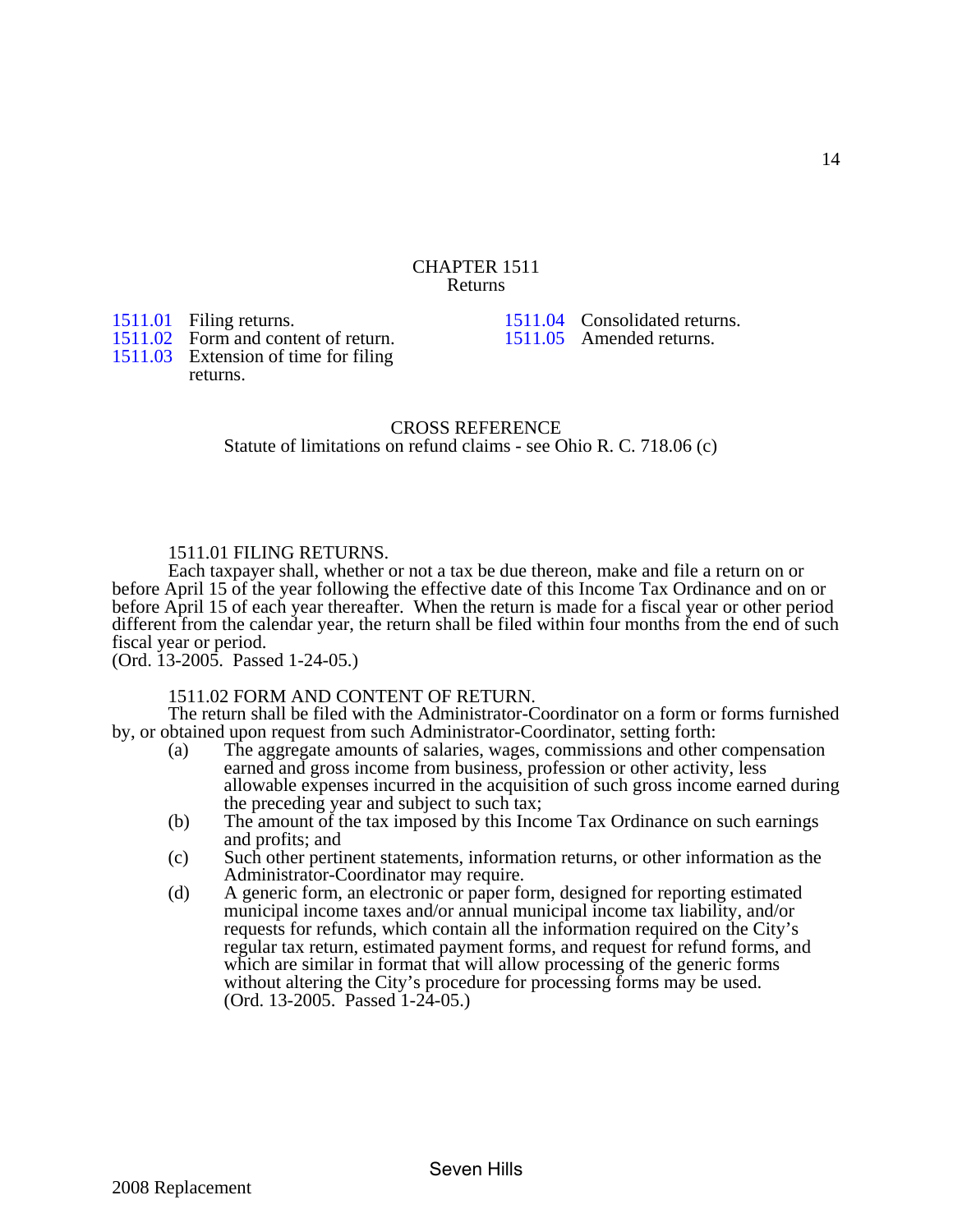## 1511.03 EXTENSION OF TIME FOR FILING RETURNS.

<span id="page-13-0"></span> (a) The Administrator-Coordinator may extend the time for filing of the annual return upon the request of the taxpayer for a period of not to exceed six months, or one month beyond any extension requested of or granted by the Internal Revenue Service for the filing of the Federal Income Tax Return. The Administrator-Coordinator, for good cause, may require immediate returns and payments to be submitted to his office. No penalty shall be assessed in those cases in which the return is filed and the final tax paid within the period extended.

 (b) The extension request may be made by filing a copy of the taxpayer's request for a federal filing extension, or by filing a written request. The City of Seven Hills Administrator may deny the extension if the taxpayer's income tax account with the City is delinquent in any way. (Ord. 13-2005. Passed 1-24-05.)

# 1511.04 CONSOLIDATED RETURNS.<br>(a) Filing of consolidated returns may

Filing of consolidated returns may be permitted or required in accordance with rules and regulations prescribed by the Administrator-Coordinator.

 (b) In the case of a corporation that carried on transactions with its stockholders or with other corporations related by stock ownership, interlocking directorates, or some other method, or in case any person operates a division, branch, factory, office, laboratory or activity within the City, constituting a portion only of its total business, the Administrator-Coordinator shall require such additional information as he may deem necessary to ascertain whether net profits are properly allocated to the City. If the Administrator-Coordinator finds the net profits are not properly allocated to the City by reason of transactions with stockholders or with other corporations related by stock ownership, interlocking directorates, or transactions with such division, branch, factory, office, laboratory or activity or by some other method, he shall make such allocation as he deems appropriate to produce a fair and proper allocation of net profits to the City.

 (c) Any affiliated group which files a consolidated return for federal income tax purposes pursuant to Section 1501 of the Internal Revenue Code may file a consolidated return with the City. However, once the affiliated group has elected to file a consolidated return or a separate return with the City; the affiliated group may not change their method of filing in any subsequent tax year without written approval from the City. (Ord. 13-2005. Passed 1-24-05.)

## 1511.05 AMENDED RETURNS.

 (a) Where necessary, an amended return must be filed in order to report additional income and pay any additional tax due, or claim a refund of tax overpaid subject to the requirements, limitations, or both, contained in Sections 1517.01, 1517.02, 1517.03 and 1519.01. Such amended return shall be on a form obtainable on request from the Administrator-Coordinator. A taxpayer may not change the method of accounting or apportionment of net profits after the due date for filing the original return.

 (b) Within three months from the final determination of any Federal liability affecting the taxpayer's City tax liability, such taxpayer shall make and file an amended City return showing income subject to the City tax based upon such final determination of Federal tax liability, and pay any additional tax shown due thereon or make claim for refund of any overpayment.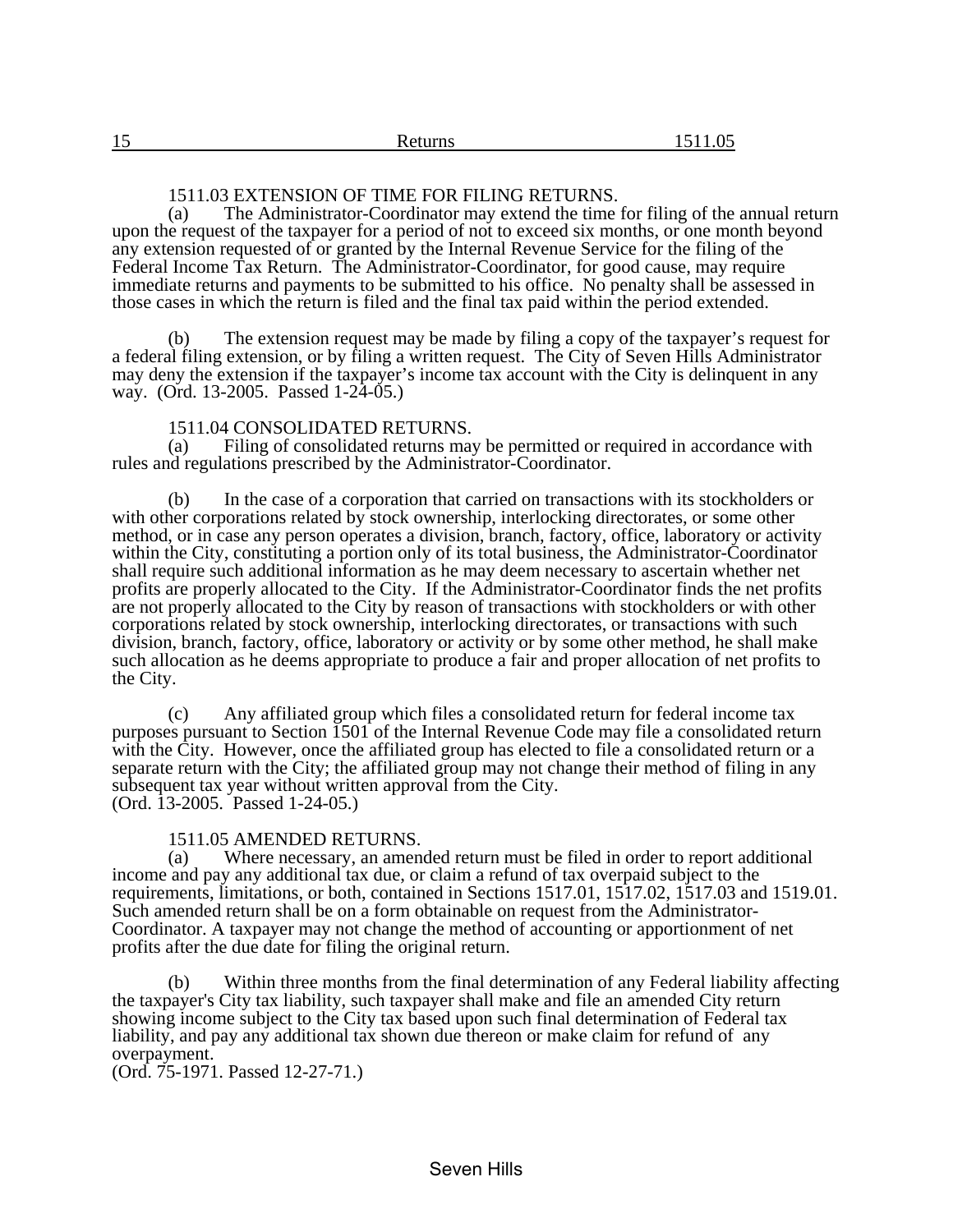#### CHAPTER 1513 Payment of Tax

<span id="page-14-0"></span>[1513.01](#page-14-0) Payment of tax on filing of return.

- [1513.02](#page-15-0) Collection at source.
- [1513.03](#page-16-0) Declarations of income not
- collected at source.

[1513.06](#page-16-0) Payment to accompany declaration. [1513.07](#page-17-0) Annual return. 1513.08 Extensions.

[1513.04](#page-16-0) Filing of declaration. 1513.05 Form of declaration.

## CROSS REFERENCES Payroll deductions - see Ohio R. C. 9.42 Violations - see TAX. 1515.05

# 1513.01 PAYMENT OF TAX ON FILING OF RETURN.<br>(a) The taxpayer making a return shall, at the time of fi

The taxpayer making a return shall, at the time of filing thereof, pay to the Administrator-Coordinator the amount of taxes shown as due thereon; provided, however, that:

- (1) Where any portion of the tax so due has been deducted at the source pursuant to the provisions of Section 1513.02; or
- (2) Where any portion of such tax has been paid by the taxpayer pursuant to the provisions of Section 1513.03; or
- (3) Where an income tax has been paid on the same income to another Municipality.

 Credit for the amount so deducted or paid, or credit to the extent provided for in Section 1519.01, shall be deducted from the amount shown to be due and only the balance, if any, shall be due and payable at the time of filing such return.

 (b) A taxpayer who has overpaid the amount of tax to which the City is entitled under the provisions of this Income Tax Ordinance may have such overpayment applied against any subsequent liability hereunder or, at his election, indicated on the return, such overpayment, or part thereof, shall be refunded, provided that no additional taxes or refunds of less than one dollar (\$1.00) shall be collected or refunded. (Ord. 75-1971. Passed 12-27-71.)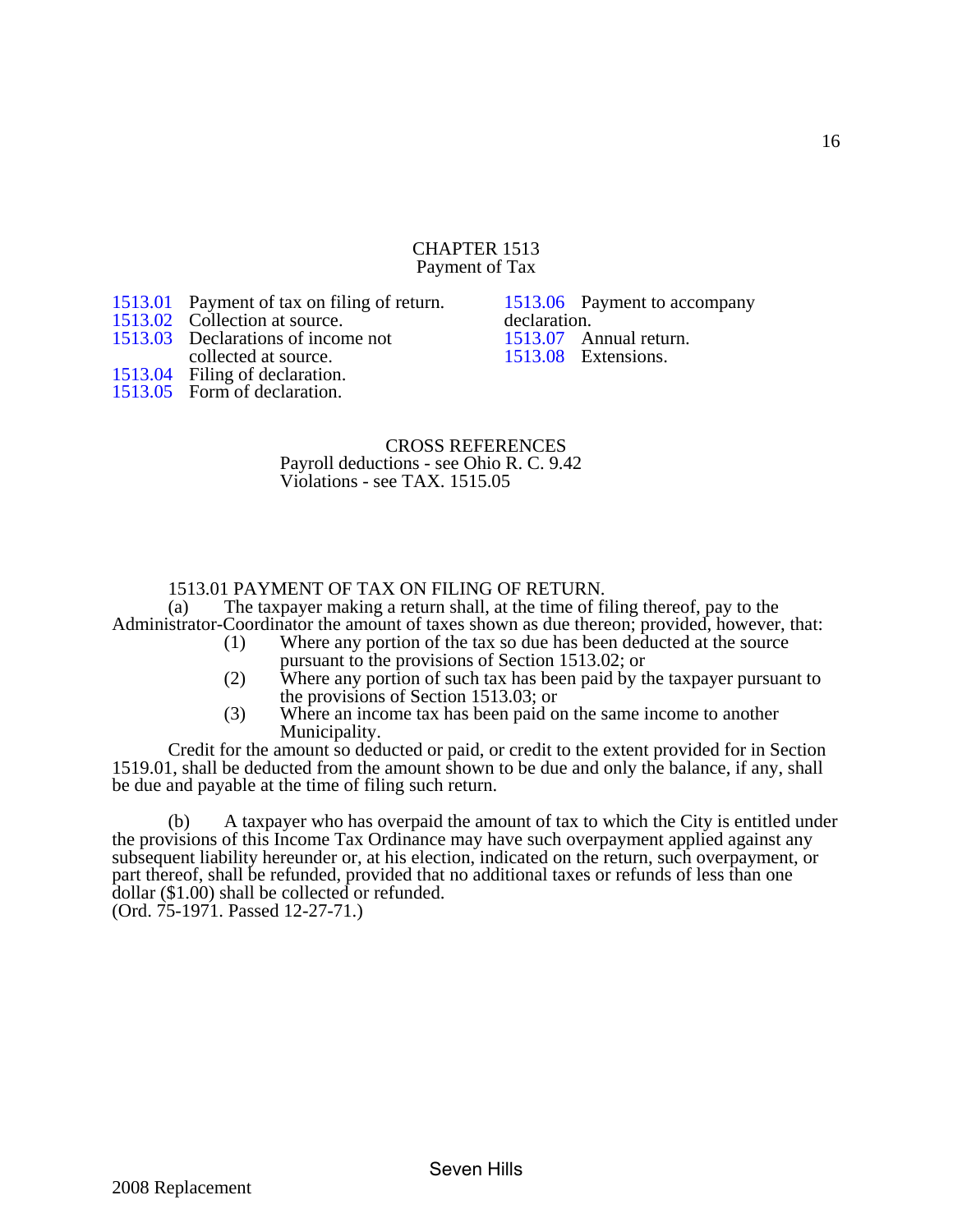## 1513.02 COLLECTION AT SOURCE.

<span id="page-15-0"></span> (a) In accordance with rules and regulations prescribed by the Administrator-Coordinator, each employer within, or doing business within the City shall deduct, at the time of the payment of such salary, wages, commissions or other compensation, the tax of two percent (2%) per annum of the gross salaries, wages, commissions or other compensation due by such employer to such employee, and shall, on or before the last day of each month, make a return and pay to the Administrator-Coordinator the amount of taxes so deducted during the previous month. However, if the amount of the tax so deducted by any employer in any one month is less than one hundred dollars (\$100.00), the employer may defer the filing of a return and payment of the amount deducted until the last day of the month following the end of the calendar quarter in which such month occurred.

 (b) Such returns shall be on a form or forms prescribed or acceptable to the Administrator-Coordinator and shall be subject to the rules and regulations prescribed therefor by the Administrator-Coordinator. Such employer shall be liable for the payment of the tax required to be deducted and withheld whether or not such taxes have, in fact, been withheld. (Ord. 1-1984. Passed 12-26-84.)

 (c) Such employer in collecting such tax shall be deemed to hold the same until payment is made by such employer to the City as a trustee for the benefit of the City, and any such tax collected by such employer from his employees shall, until the same is paid to the City, be deemed a trust fund in the hands of such employer's managers, corporate officers or responsible employees and that these persons are personally liable to the municipality for failure to file the employer's returns or pay the employer's tax, penalty and interest related thereto. (Ord. 57-2008. Passed 5-12-08.)

 (d) No person shall be required to withhold the tax on wages or other compensation paid domestic servants employed by him exclusively in or about such person's residence, even though such residence is in the City, but such employee shall be subject to all of the requirements of this Income Tax Ordinance. (Am. Ord. 1-1984. Passed 12-26-84.)

(e) Manager's Obligation.<br>(1) Every manager

- Every manager is deemed to be a trustee of this Municipality in collecting and holding the tax required under this chapter to be withheld, and the funds so collected by such withholding are deemed to be trust funds. Every manager is liable directly to this Municipality for payment of such trust funds, whether actually collected by such employer or not. Any tax deducted and withheld is to be considered paid to this Municipality, whether or not the employer actually remits the tax to this Municipality, for purposes of determining employee payments or credits only.
- (2) All managers shall be personally liable to the extent of the tax, interest and penalty, jointly and several, for failure to file the employer's return or to pay the employer's tax, interest and penalty as required under this chapter.
- (3) No change in structure by an employer, including a fundamental change, discharges its managers from liability for the employees' or manager's failure to remit funds held in trust, to file a tax return or to pay taxes. (Ord. 113-2006. Passed 9-25-06.)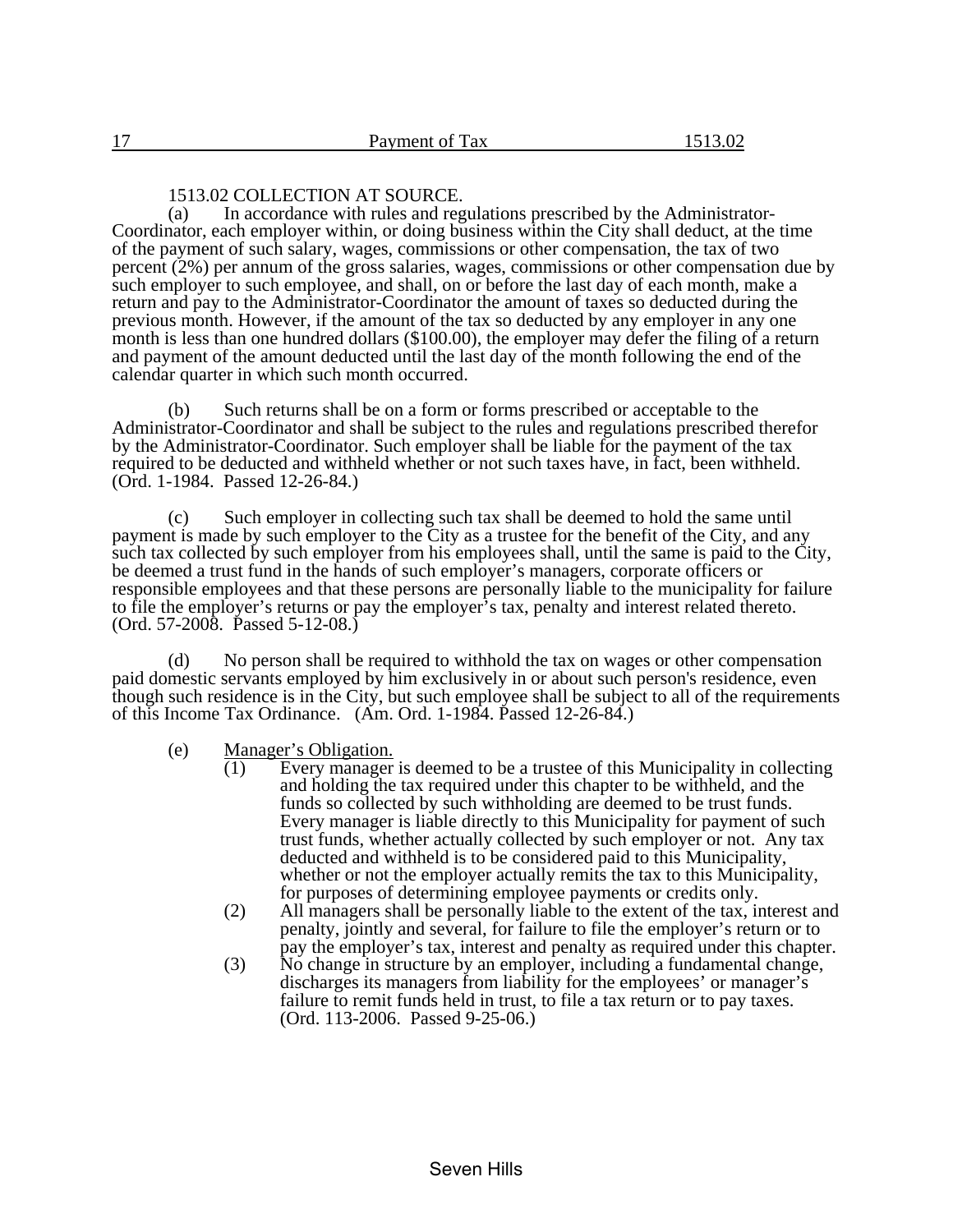## 1513.03 DECLARATIONS OF INCOME NOT COLLECTED AT SOURCE.

<span id="page-16-0"></span> Except as provided in this section, every person shall file a declaration setting forth taxable income, including distributive shares of net profits of unincorporated business entities, estimated to be earned by the taxpayer during the current tax year, together with the estimated tax due thereon, less tax withheld within the City and less the tax credit allowed in Section 1519.01 hereof, unless such taxpayer anticipates that such tax will be fully withheld within the City and any income earned outside of the City will be fully taxed at the same or higher rate of tax in another Municipality. If the estimated tax for the current year, less the tax to be withheld and less such tax credit amounts to not more than ten dollars (\$10.00), no declaration or payment of estimated tax is required.

(Ord. 10-1974. Passed 4-8-74.)

#### 1513.04 FILING OF DECLARATION.

 (a) The declaration required by Section 1513.03 shall be filed on or before April 15 of each year during the effective period set forth in Section 1505.02 or within four months of the date the taxpayer becomes subject to the tax for the first time.

 (b) Those taxpayers reporting on a fiscal year basis shall file a declaration within four months after the beginning of each fiscal year or period. (Ord. 14-2005. Passed 1-24-05.)

#### 1513.05 FORM OF DECLARATION.

 (a) The declaration required by Section 1513.03 shall be filed upon a form furnished by or obtainable from the Administrator-Coordinator. As provided in Section 1513.03, credit shall be taken for the City tax to be withheld from any portion of such income and credit shall be taken for tax to be paid or withheld and remitted to another taxing municipality, in accordance with the provisions of Section 1519.01.

 (b) The original declaration or any subsequent amendment thereof may be increased or decreased on or before any subsequent quarterly payment date as provided for herein. (Ord. 75-1971. Passed 12-27-71.)

#### 1513.06 PAYMENT TO ACCOMPANY DECLARATION.

 (a) Prior to January 1, 2003, such declaration of estimated tax to be paid to the City, shall be accompanied by a payment of at least one-fourth of the estimated annual tax and at least a similar amount shall be paid on or before the last day of the seventh and tenth months after the beginning of the taxable year, and on or before the last day of the first month of the succeeding year following the taxable year. However, in case an amended declaration has been filed, the unpaid balance shown due thereon shall be paid in equal installments on or before the remaining payment dates.

 (b) Effective January 1, 2003, the Declaration of Estimated Tax to be paid the City of Seven Hills by taxpayers who are individuals shall be accompanied by a payment of at least onefourth (1/4) of the declaration amount and at least a similar amount shall be paid on or before July 31<sup>st</sup> and October 31<sup>st</sup> of the taxable year, and January 31<sup>st</sup> of the following year.

 (c) Effective January 1, 2003, such declaration of estimated tax to be paid to the City of Seven Hills by corporations and associations shall be accompanied by a payment of at least one-fourth (1/4) of the declaration amount and at least a similar amount shall be paid on or before June  $15<sup>th</sup>$ , September  $15<sup>th</sup>$ , and December  $15<sup>th</sup>$ . In the case of a fiscal year taxpayer the second, third, and fourth quarterly estimated payments shall be due on the fifteenth day of the sixth, ninth, and twelfth months of the taxable year, respectively.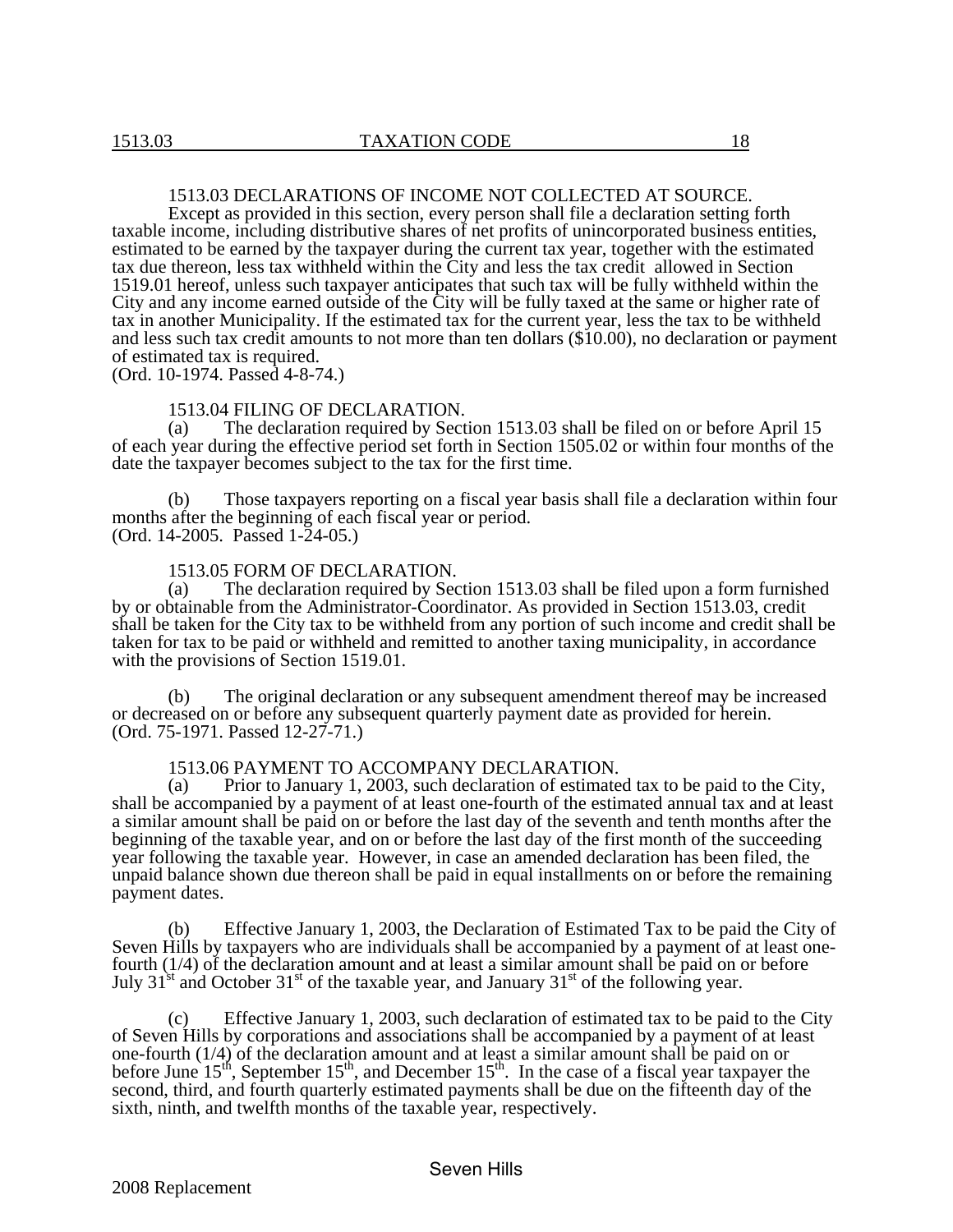<span id="page-17-0"></span> (d) No penalties or interest shall be assessed on estimated payments if the taxpayer has remitted an amount equal to one hundred percent of the previous year's tax liability, provided that the previous year reflected a twelve-month period, or if 90% of the actual liability has been received.

(Ord. 14-2005. Passed 1-24-05.)

1513.07 ANNUAL RETURN.

 On or before the last day of the fourth month of the year following that for which such declaration or amended declaration was filed, an annual return shall be filed and any balance which may be due the City shall be paid therewith in accordance with the provisions of Section 1513.01. However, any taxpayer may file, on or before the last day of the first month of the year following that for which such declaration or amended declaration was filed an annual return and pay any balance due at such time in lieu of filing such declaration or amended declaration and in lieu of paying the final quarterly installment based upon a declaration or amended declaration of estimated tax.

(Ord. 75-1971. Passed 12-27-71.)

## 1513.08 EXTENSIONS.

 The Administrator-Coordinator may extend the time of filing any return required, of making any payment or performing any other act required by this chapter for a period not to exceed six months beyond the original required date.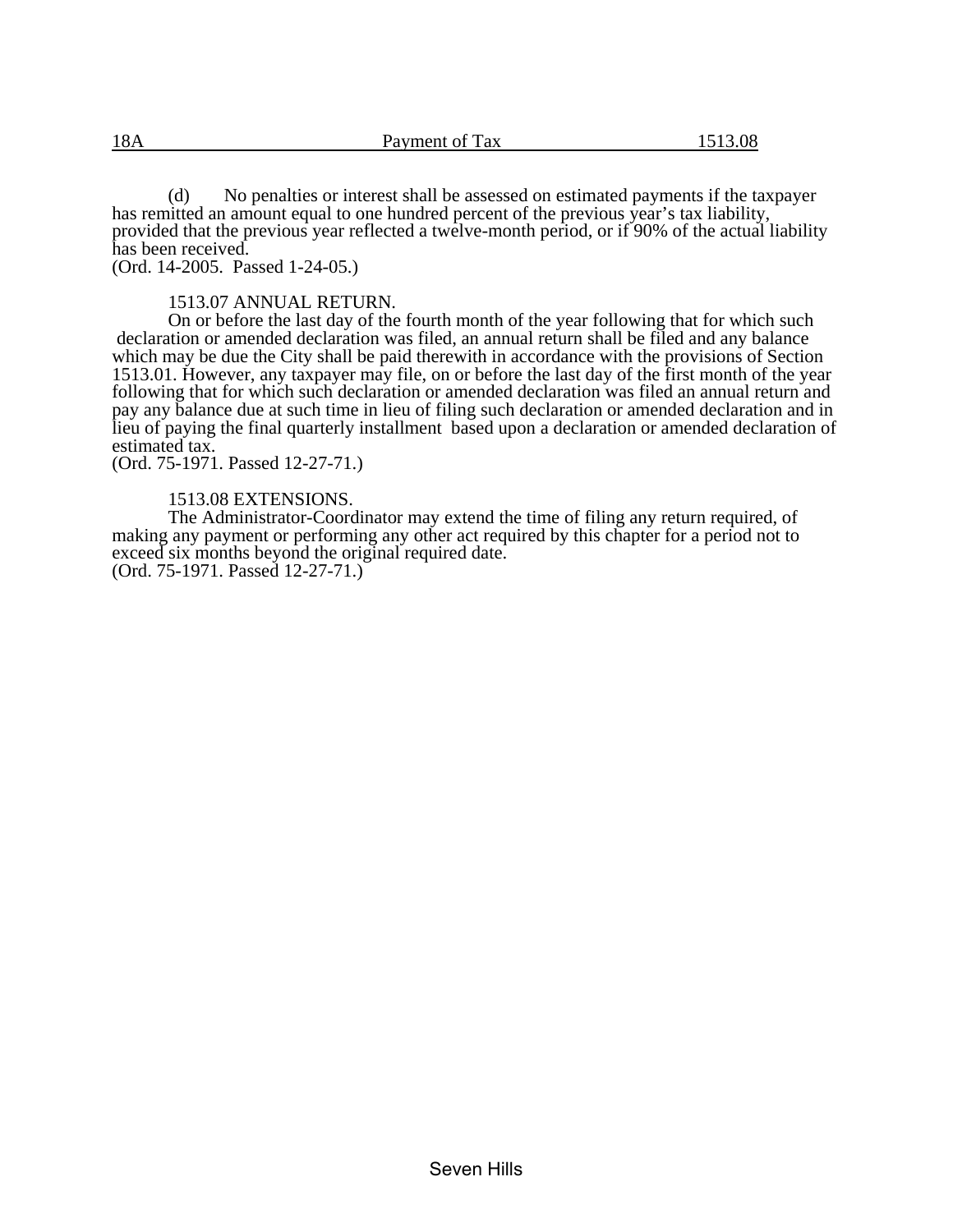#### CHAPTER 1515 Interest and Penalties

[1515.01](#page-18-0) Interest on unpaid tax.

1515.02 Penalties on unpaid tax.

1515.03 Exceptions.

[1515.04](#page-19-0) Abatement of interest and penalty.

1515.05 Violations; penalty. [1515.06](#page-19-0) Limitation on prosecution.<br>1515.07 Failure to procure forms no Failure to procure forms no excuse.

## CROSS REFERENCES Statute of limitations - see Ohio R. C. 718.06 Penalty for divulging confidential information - see

TAX. 1523.09

## 1515.01 INTEREST ON UNPAID TAX.

 All taxes imposed and all moneys withheld or required to be withheld by employers and all installments of estimated taxes required to be paid under the provisions of this Income Tax Ordinance of the City and remaining unpaid after they become due, shall bear interest at the rate of twelve percent per annum. (Ord. 3-1985. Passed 1-14-85.)

#### 1515.02 PENALTIES ON UNPAID TAX.

 In addition to interest as provided in Section 1515.01, penalties based on the unpaid tax or installments of estimated tax are hereby imposed as follows:

- (a) For failure to pay taxes or estimated taxes due, other than taxes withheld, twelve percent per annum, but not less than twenty-five dollars (\$25.00).
- (b) For failure to remit taxes withheld from employees, twelve percent per month or fraction thereof, but accumulated penalty shall not exceed fifty percent upon any unpaid amount and shall not be less than twenty-five dollars (\$25.00). (Ord. 3-1985. Passed 1-14-85.)

## 1515.03 EXCEPTIONS.

 A penalty shall not be assessed on an additional tax assessment made by the Administrator-Coordinator or the City of Seven Hills' Finance Director when a return has been filed in good faith and the tax paid thereon within the time prescribed by the Administrator-Coordinator or the City's Finance Director. In the absence of fraud, neither penalty nor interest shall be assessed on any additional tax assessment against a taxpayer by the Administrator-Coordinator or City's Finance Director resulting from a Federal audit, provided an amended return is filed and the additional tax is paid within three months after a final determination of the Federal tax liability.

(Ord. 29-2005. Passed 3-14-05.)

<span id="page-18-0"></span>19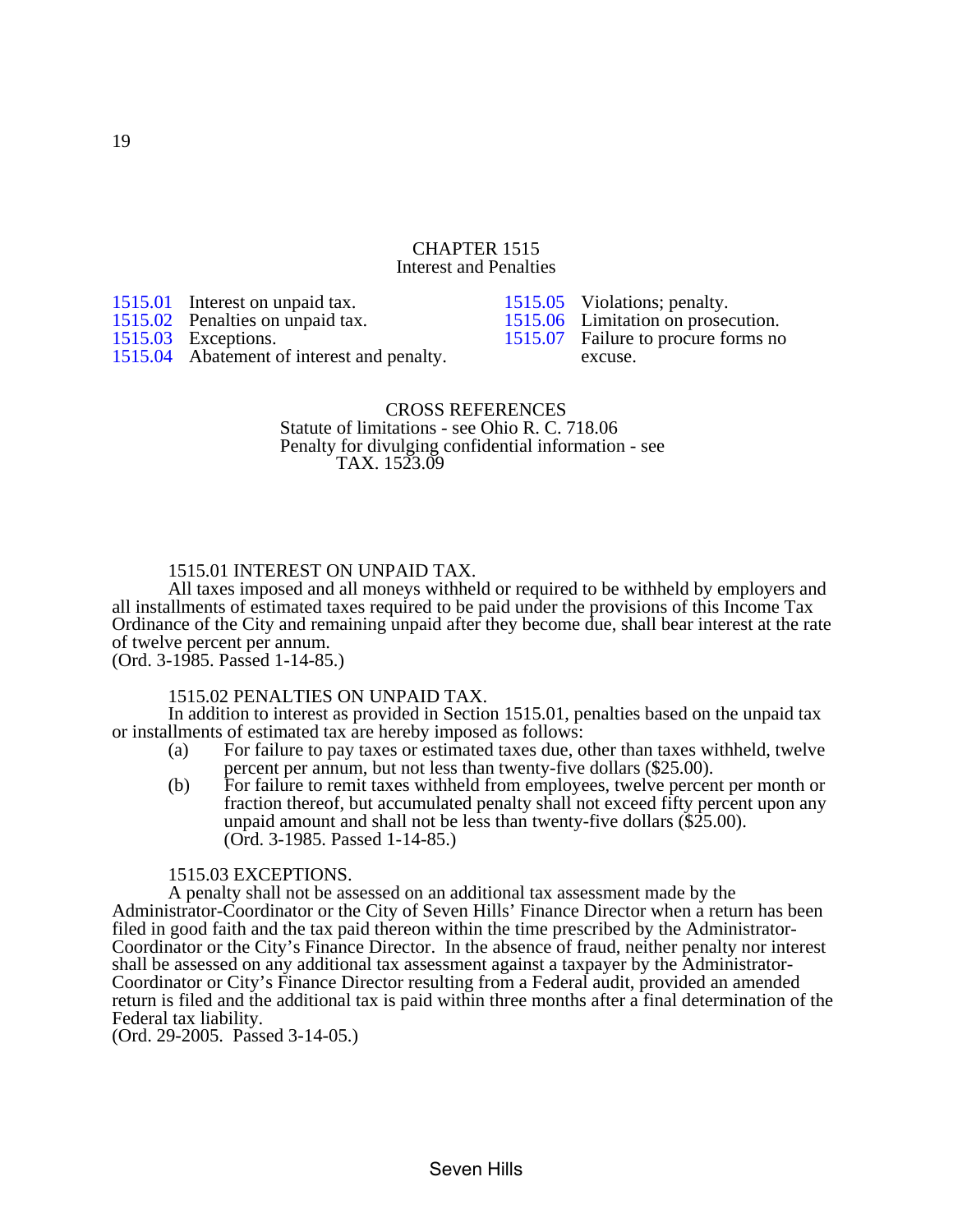<span id="page-19-0"></span> Either the Administrator-Coordinator, the Board of Review, or the City of Seven Hills' Finance Director may abate penalty or interest, or both, for good cause shown. (Ord. 29-2005. Passed 3-14-05.)

## 1515.05 VIOLATIONS; PENALTY.

No person shall:

- (a) Fail, neglect or refuse to make any return or declaration required by this Income Tax Ordinance; or
- (b) Make any incomplete, false or fraudulent return; or
- (c) Willfully fail, neglect or refuse to pay the tax, penalties or interest imposed by this Ordinance; or
- (d) Willfully fail, neglect or refuse to withhold the tax from employees or remit such withholding to the Administrator-Coordinator or City's Finance Director; or
- (e) Refuse to permit the Administrator-Coordinator, City's Finance Director or any duly authorized agent or employee to examine books, records, papers and Federal Income Tax returns relating to the income or net profits of a taxpayer; or
- (f) Fail to appear before the Administrator-Coordinator or City's Finance Director and to produce books, records, tapes or Federal Income Tax returns relating to the income or net profits of a taxpayer upon order or subpoena of the Administrator-Coordinator or City's Finance Director; or
- (g) Refuse to disclose to the Administrator-Coordinator or City's Finance Director any information with respect to the income or net profits of a taxpayer; or
- (h) Fail to comply with the provisions of this Income Tax Ordinance or any order or subpoena of the Administrator-Coordinator or City's Finance Director authorized hereby; or
- (i) Give to an employer false information as to his true name, correct social security number and residence address, or fail to promptly notify an employer of any change in residence address and date thereof; or
- (j) Fail to use ordinary diligence in maintaining proper records of employees' residence addresses, total wages paid and City tax withheld, or knowingly give the Administrator-Coordinator or City's Finance Director false information; or
- (k) Attempt to do anything to avoid the payment of any part of the tax, penalties or interest imposed by this Income Tax Ordinance.

 Whoever violates any provision of this section of the Tax Code, is guilty of a misdemeanor of the third degree. (Ord. 29-2005. Passed 3-14-05.)

#### 1515.06 LIMITATION ON PROSECUTION.

 All prosecutions under this section must be commenced within the time specified in Ohio R.C. 718.06.

(Ord. 75-1971. Passed 12-27-71.)

#### 1515.07 FAILURE TO PROCURE FORMS NO EXCUSE.

 The failure of any employer or person to receive or procure a return, declaration or other required form shall not excuse him from making any information return, return or declaration, from filing such form, or from paying the tax. (Ord. 75-1971. Passed 12-27-71.)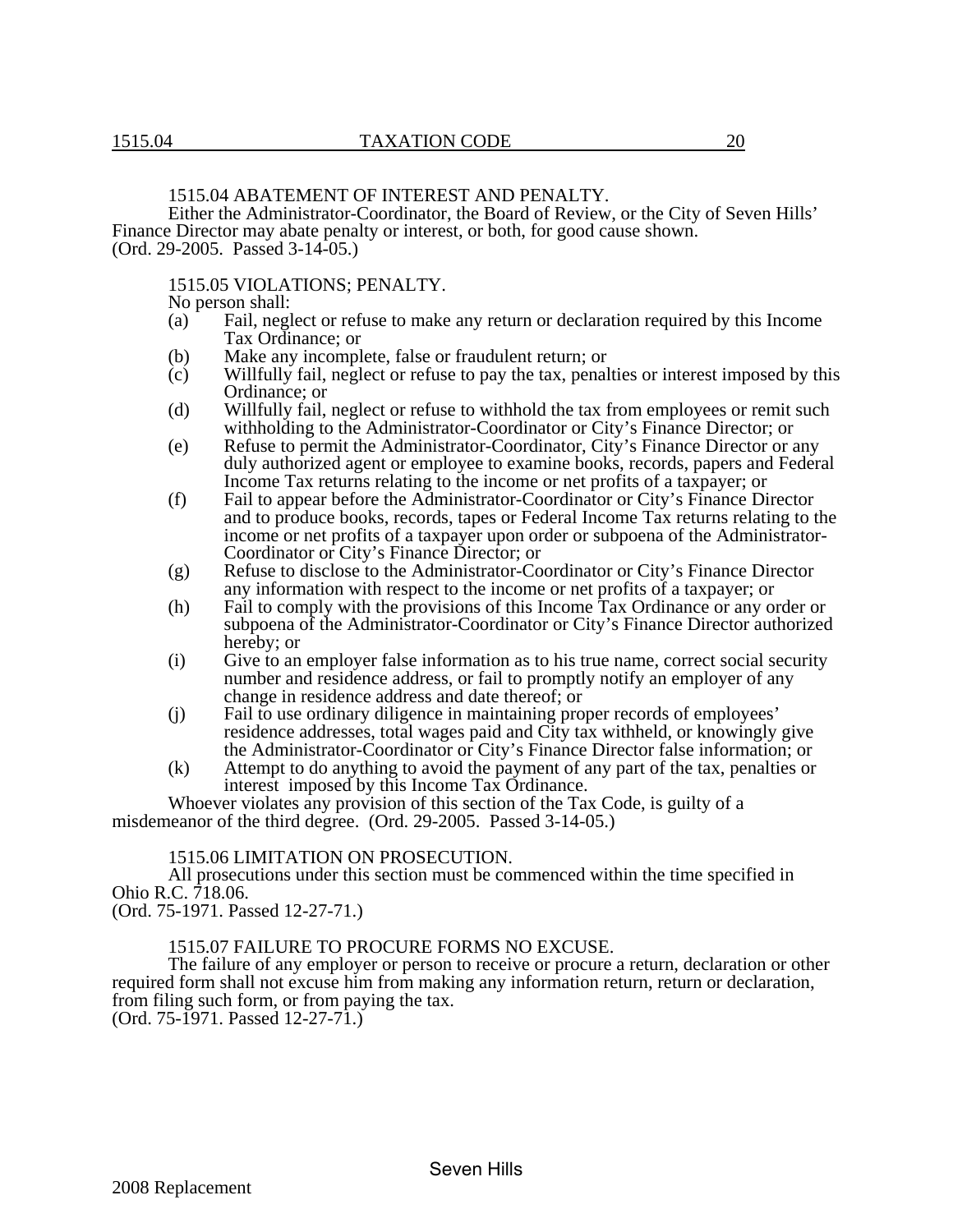## CHAPTER 1517 Collection of Unpaid Taxes and Refunds of Overpayments

[1517.03](#page-20-0) Amounts of less than one dollar.

debts. 1517.02 Refunds of taxes erroneously paid.

<span id="page-20-0"></span>[1517.01](#page-20-0) Unpaid taxes recoverable as other

## 1517.01 UNPAID TAXES RECOVERABLE AS OTHER DEBTS.

 All taxes imposed by this Income Tax Ordinance shall be collectible, together with any interest and penalties thereon, by suit, as other debts of like amount are recoverable. Except in the case of fraud, of ommission of a substantial portion of income subject to this tax, or of failure to file a return, an additional assessment shall not be made after three years from the time the return was due or filed, whichever is later. However, in those cases in which a Commissioner of Internal Revenue and the taxpayer have executed a waiver of the Federal statute of limitations, the period within which an additional assessment may be made by the Administrator-Coordinator shall be one year from the time of the final determination of the Federal tax liability. (Ord. 75-1971. Passed 12-27-71.)

1517.02 REFUNDS OF TAXES ERRONEOUSLY PAID.

 Taxes erroneously paid shall not be refunded unless a claim for refund is made within the time specified in Ohio R.C. 718.06.

(Ord. 75-1971. Passed 12-27-71.)

1517.03 AMOUNTS OF LESS THAN ONE DOLLAR.

 Amounts of less than one dollar (\$1.00) shall not be collected or refunded. (Ord. 75-1971. Passed 12-27-71.)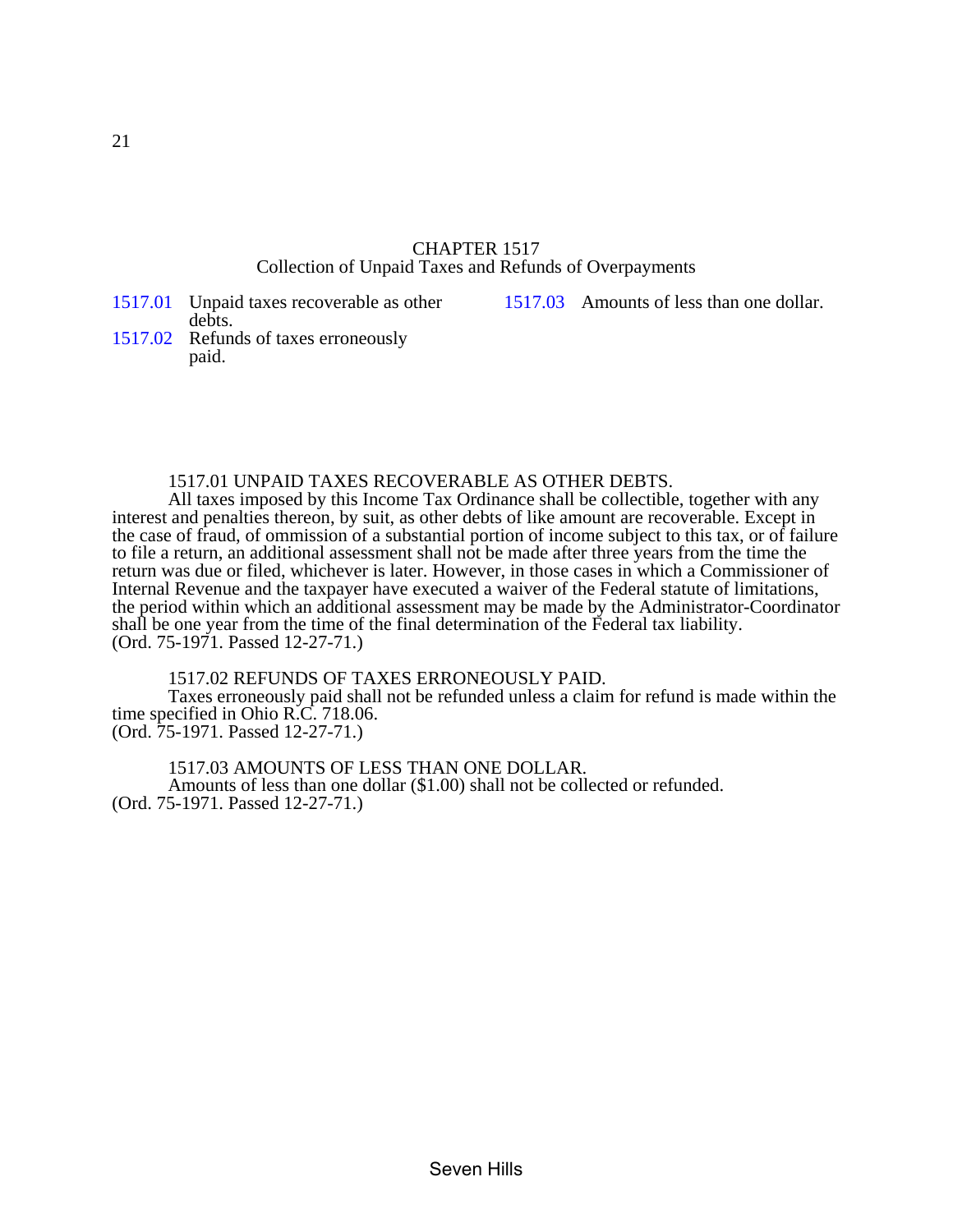#### CHAPTER 1519 Taxpayer Relief

<span id="page-21-0"></span>[1519.01](#page-21-0) Tax credit.

## CROSS REFERENCE Statute of limitation on refunds - see Ohio R. C. 718.06(c)

# 1519.01 TAX CREDIT.<br>(a) When the taxable

When the taxable income of a resident of the City is subject to a municipal income tax of another municipality on the same income taxable under this Income Tax Ordinance, such resident shall be allowed a credit of the amount of income tax paid on such taxable income to such other municipality, equal to 100 percent (100%) of the amount obtained by multiplying the lower of the tax rate of such other municipality or of this City by taxable income earned in or attributable to the municipality of employment or business activity, provided, however, that in no event shall such credit exceed one and one-tenth percent (1.l%) of such taxable income. For the purposes of this section taxable income shall include the distributive share of net profits of a resident partner or owner of an unincorporated business entity.

 (b) A claim for credit or refund under this section shall be made in such manner as the Administrator-Coordinator may by regulation provide. In the event such City resident fails, neglects or refuses to file an annual return or declaration on the form prescribed by the Administrator-Coordinator, he or she shall not be entitled to such credit or refund and shall be considered in violation of this Income Tax Ordinance, for failure to file a return. (Am. Ord. 1-1984. Passed 12-26-84.)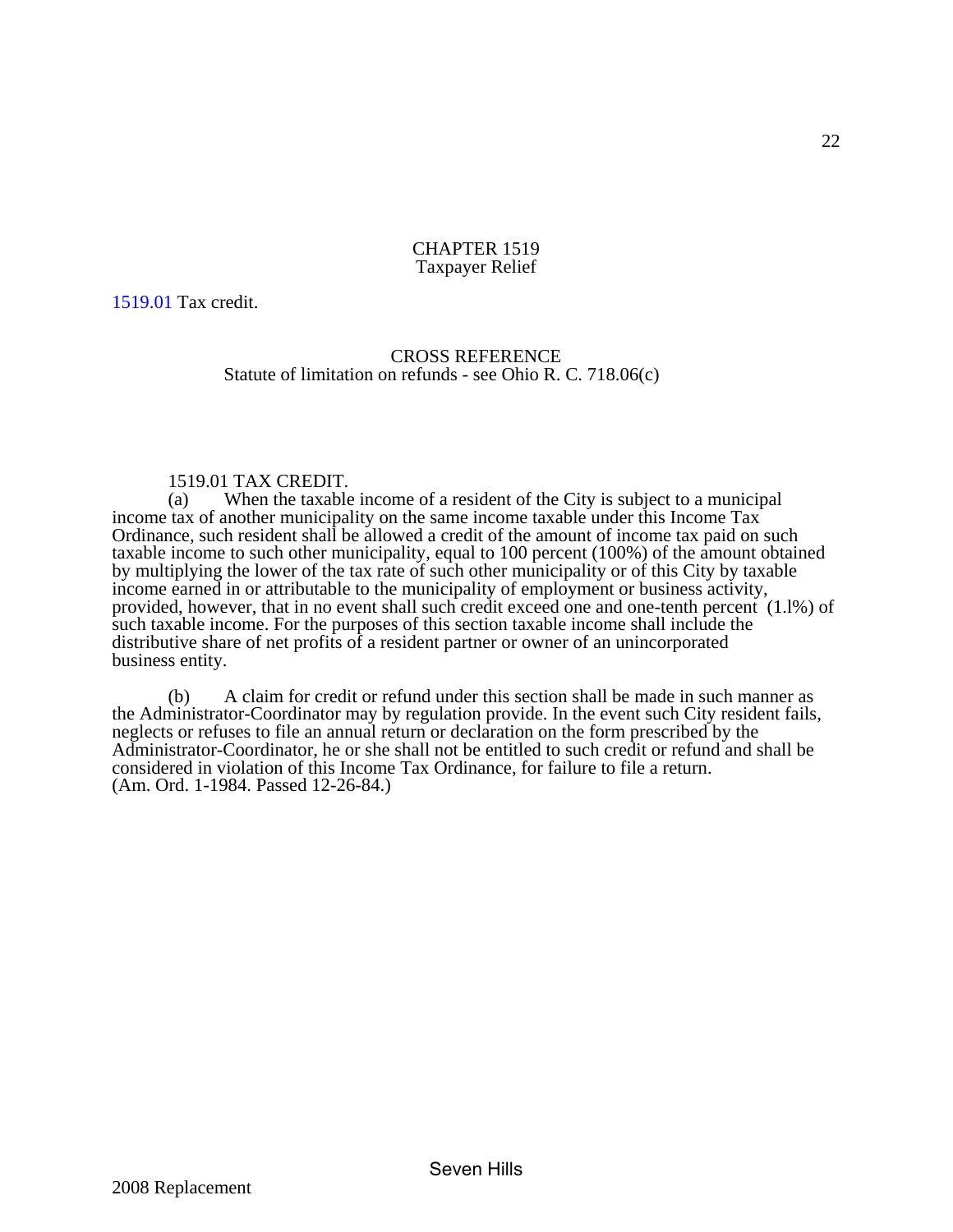## CHAPTER 1521 Disbursement of Receipts of Tax Collection

<span id="page-22-0"></span>[1521.01](#page-22-0) Disbursement of funds collected. 1[521.02](#page-22-0) Council determination.

## 1521.01 DISBURSEMENT OF FUNDS COLLECTED.

 The funds collected under the provisions of this Income Tax Ordinance shall be applied for the following purposes and in the following order:

- (a) First, such part thereof as shall be necessary to defray all expenses of collecting the tax and of administering and enforcing the provisions of this Income Tax Ordinance shall be paid.
- (b) The balance remaining after payment of the expenses referred to in subsection (a) shall be deposited in the General Fund for general operating expenses. (Ord. 114-2005. Passed 12-27-05.)

## 1521.02 COUNCIL DETERMINATION.

 Council shall determine by resolution the amount or percentage of such tax receipts to be allocated annually to such special funds created by Section 1521.01. Council may, if and when necessary, appropriate moneys from any or all of such special funds for poor relief, public disaster or civil emergency, but in no event shall such appropriations exceed the actual need for such funds. Any unexpended balances from such funds so appropriated shall be returned to the special funds respectively from which appropriated.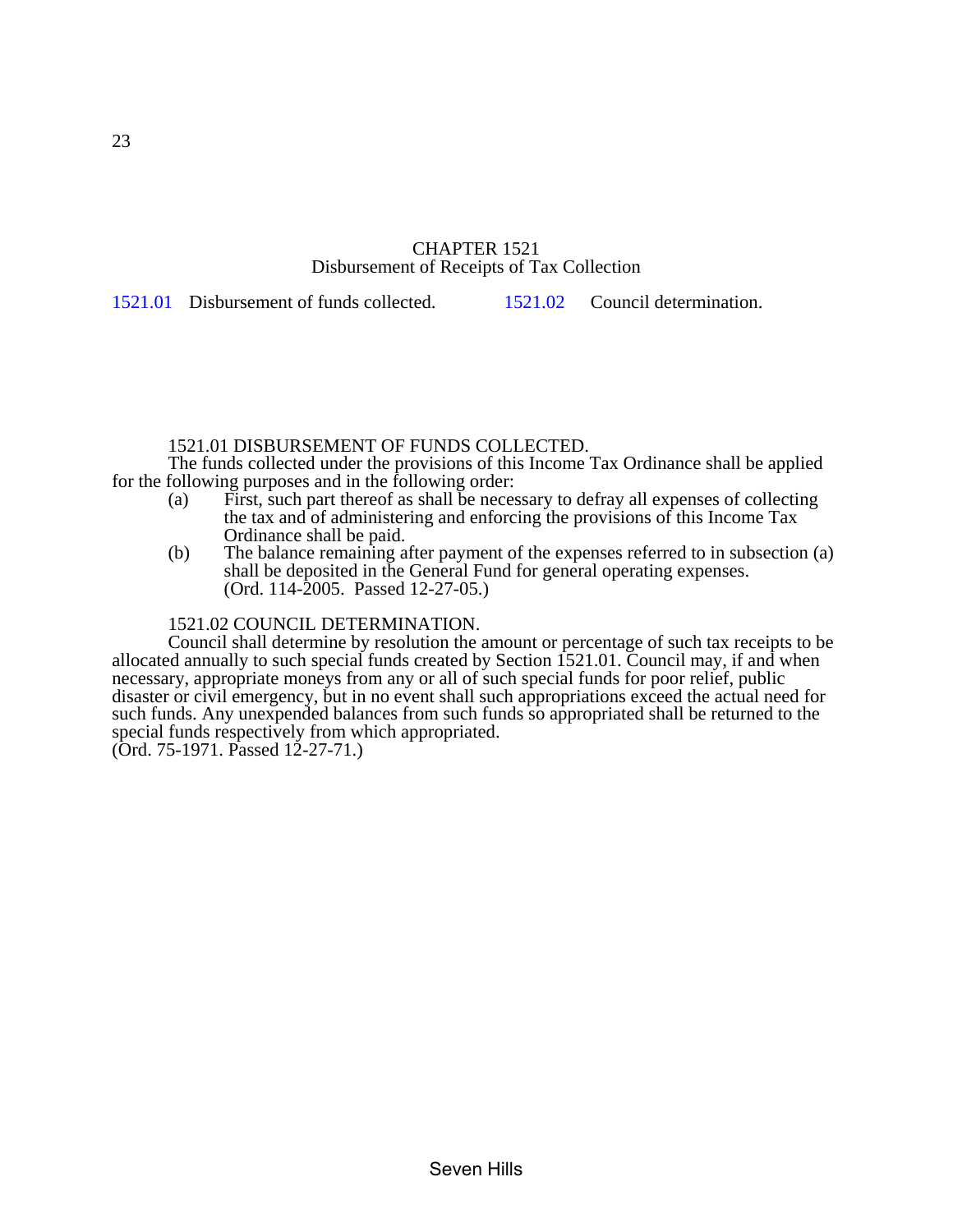## CHAPTER 1523 Duties and Authority of the Administrator-Coordinator

- <span id="page-23-0"></span>[1523.01](#page-23-0) Duty to receive tax imposed.<br>1523.02 Duty to enforce collection. Duty to enforce collection.
- 1523.03 Authority to make and enforce regulations.
- [1523.04](#page-24-0) Authority to arrange installment payments.
- [1523.05](#page-24-0) Authority to determine amount of tax due.
- [1523.06](#page-24-0) Authority to make investigations.
- 1523.07 Authority to compel production of records.
- [1523.08](#page-25-0) Refusal to produce records. 1523.09 Confidential nature of information obtained. [1523.10](#page-25-0) Taxpayer required to retain records. [1523.11](#page-25-0) Authority to contract for central collection facilities. [1523.12](#page-25-0) Assignment of duties and authority.

## CROSS REFERENCE Employment provisions - see ADM. Ch. 131

## 1523.01 DUTY TO RECEIVE TAX IMPOSED.

 It shall be the duty of the Administrator-Coordinator to receive the tax imposed by this Income Tax Ordinance in the manner prescribed herein from the taxpayers; to keep an accurate record thereof; and to report all moneys so received. (Ord. 75-1971. Passed 12-27-71.)

#### 1523.02 DUTY TO ENFORCE COLLECTION.

 It shall be the duty of the Administrator-Coordinator to enforce payment of all taxes owing to the City, to keep accurate records for a minimum of five years showing the amount due from each taxpayer required to file a declaration and make any return, or both, including taxes withheld, and to show the dates and amounts of payments thereof. (Ord. 75-1971. Passed 12-27-71.)

#### 1523.03 AUTHORITY TO MAKE AND ENFORCE REGULATIONS.

 The Administrator-Coordinator is hereby charged with the enforcement of the provisions of this Income Tax Ordinance, and is hereby empowered, subject to the approval of the Board of Review, to adopt and promulgate and to enforce rules and regulations relating to any matter or thing pertaining to the collection of taxes and the administration and enforcement of the provisions of this Income Tax Ordinance, including provisions for the re-examination and correction of returns.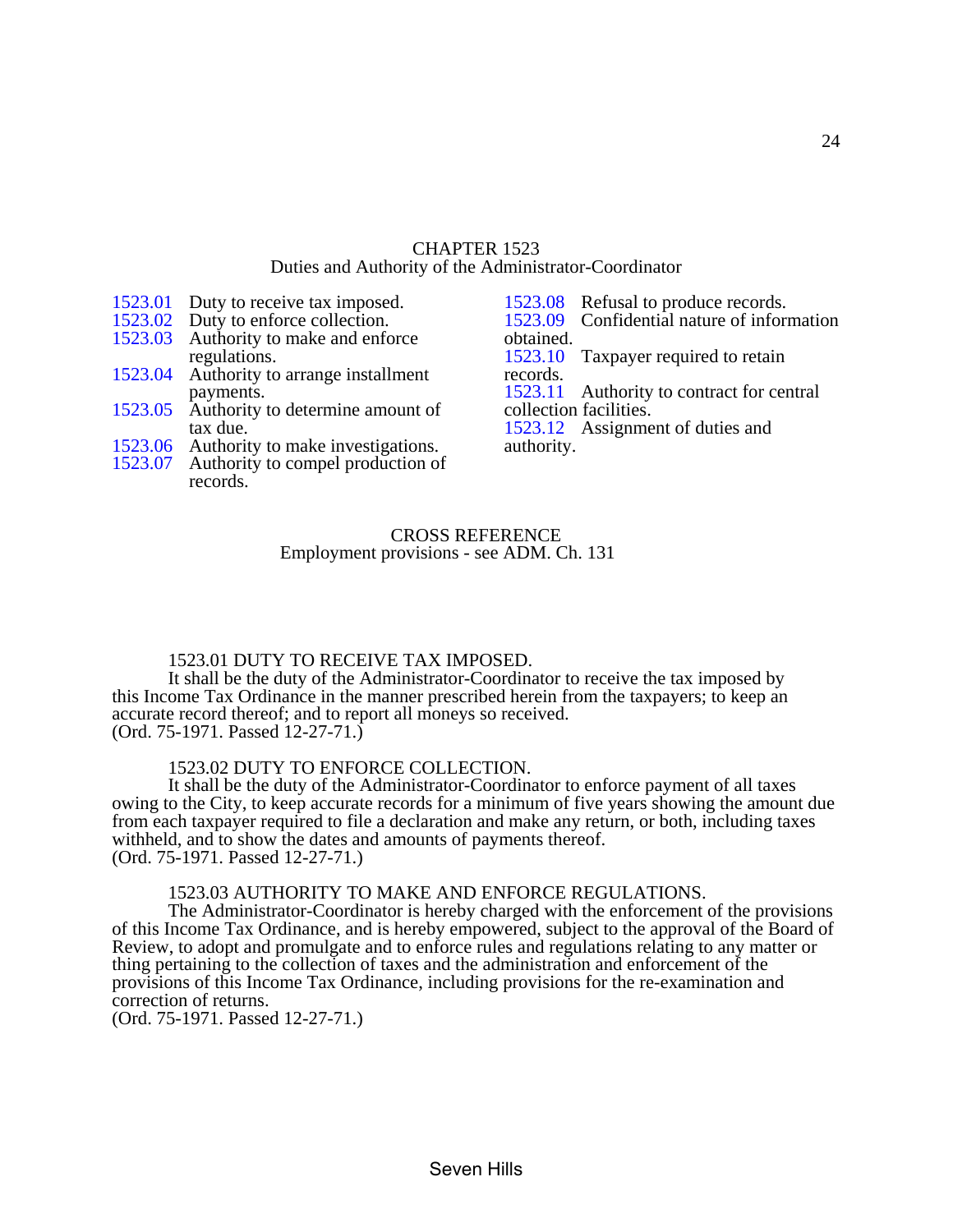## 1523.04 AUTHORITY TO ARRANGE INSTALLMENT PAYMENTS.

<span id="page-24-0"></span> The Administrator-Coordinator is authorized to arrange for the payment of unpaid taxes, interest and penalties on a schedule of installment payments, when the taxpayer has proved to the Administrator-Coordinator that, due to certain hardship conditions, he is unable to pay the full amount of the tax due. Such authorization shall not be granted until proper returns are filed by the taxpayer for all amounts owed by him under this Income Tax Ordinance.

 Failure to make any deferred payment when due, shall cause the total unpaid amount, including penalty and interest, to become payable on demand and the provisions of Section 1517.01 and 1515.05 of this Income Tax Ordinance shall apply. (Ord. 75-1971. Passed 12-27-71.)

#### 1523.05 AUTHORITY TO DETERMINE AMOUNT OF TAX DUE.

 In any case where a taxpayer has failed to file a return or has filed a return which does not show the proper amount of tax due, the Administrator-Coordinator may determine the amount of tax appearing to be due the City from the taxpayer and shall send to such taxpayer a written statement showing the amount of tax so determined, together with interest and penalties thereon, if any.

(Ord. 75-1971. Passed 12-27-71.)

#### 1523.06 AUTHORITY TO MAKE INVESTIGATIONS.

 The Administrator-Coordinator, or any authorized employee, is hereby authorized to examine the books, papers, records and Federal income tax returns of any employer or of any taxpayer or person subject to, or whom the Administrator-Coordinator believes is subject to the provisions of this Income Tax Ordinance for the purpose of verifying the accuracy of any return made, or if no return was made, to ascertain the tax due under this Income Tax Ordinance. Every such employer, supposed employer, taxpayer or supposed taxpayer is hereby directed and required to furnish upon written request by the Administrator- Coordinator, or his duly authorized agent or employee, the means, facilities and opportunity for making such examinations and investigations as are hereby authorized. (Ord. 75-1971. Passed 12-27-71.)

1523.07 AUTHORITY TO COMPEL PRODUCTION OF RECORDS.

 The Administrator-Coordinator is hereby authorized to order any person presumed to have knowledge of the facts to appear before him and may examine such person, under oath, concerning any income which was or should have been returned for taxation or any transaction tending to affect such income, and for this purpose may compel the production of books, papers, records and Federal income tax returns and the attendance of all persons before him, whether as parties or witnesses, whenever he believes such persons have knowledge of such income or information pertinent to such inquiry.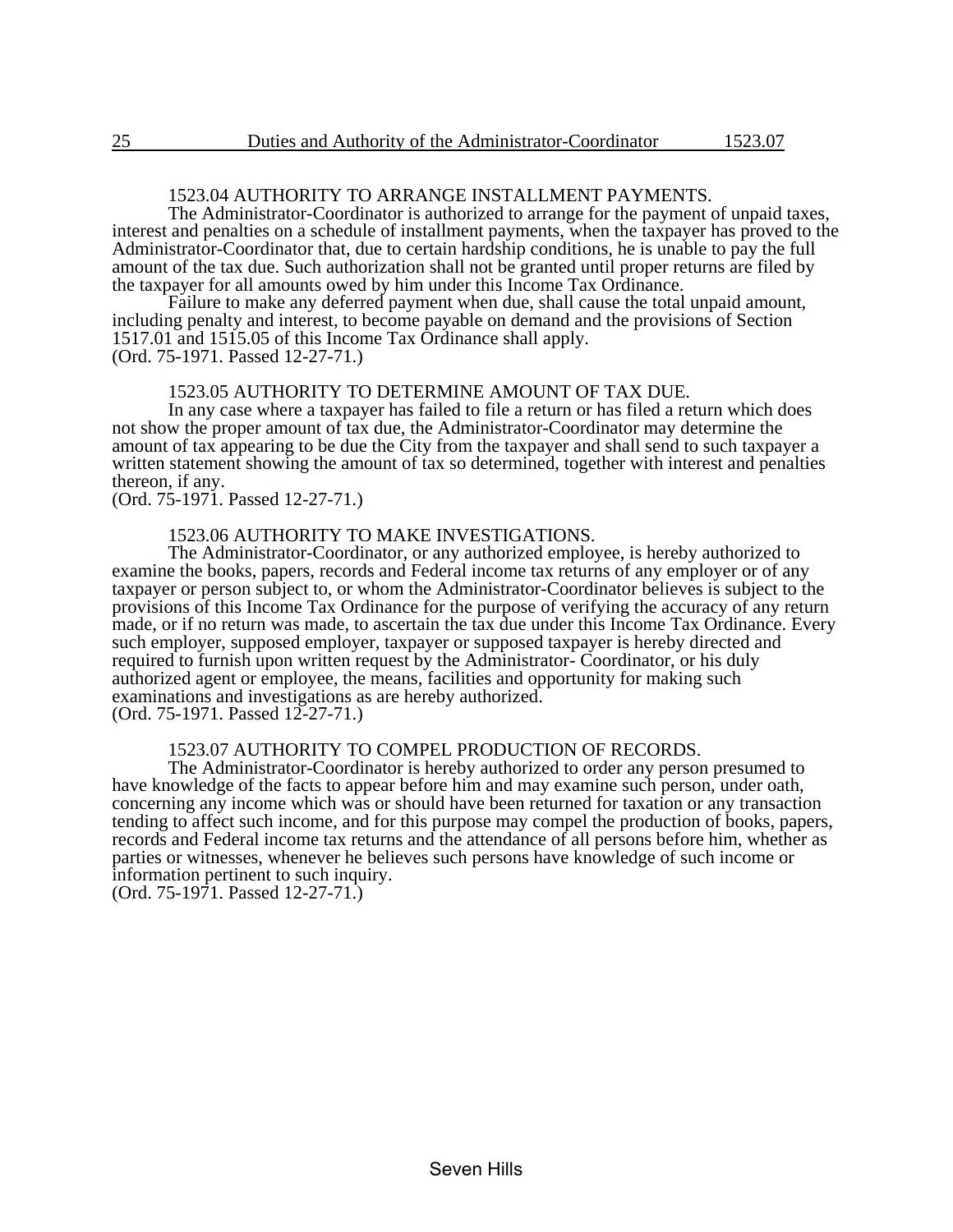## 1523.08 REFUSAL TO PRODUCE RECORDS.

<span id="page-25-0"></span> The refusal to produce books, papers, records and Federal income tax returns, or the refusal to submit to such examination by any employer or persons subject or presumed to be subject to the tax or by any officer, agent or employee of a person subject to the tax or required to withhold tax or the failure of any person to comply with the provisions of this section or with an order or subpoena of the Administrator-Coordinator authorized hereby, shall be deemed a violation of this section, punishable as provided in Section 1515.05. (Ord. 75-1971. Passed 12-27-71.)

#### 1523.09 CONFIDENTIAL NATURE OF INFORMATION OBTAINED.

 Any information gained as the result of any returns, investigations, hearings or verifications required or authorized by this Income Tax Ordinance shall be confidential, except for official purposes, or except in accordance with proper judicial order. Any person divulging such information in violation of this section shall be subject to a fine or penalty of not more than five hundred dollars (\$500.00) or imprisoned for not more than six months or both. Each disclosure shall constitute a separate offense,

 In addition to the above penalty, any employee of the City who violates the provisions of this section relative to the disclosures of confidential information shall be guilty of an offense punishable by immediate dismissal.

(Ord. 75-1971. Passed 12-27-71.)

#### 1523.10 TAXPAYER REQUIRED TO RETAIN RECORDS.

 Every taxpayer shall retain all records necessary to compute his tax liability for a period of five years from the date his return is filed, or the withholding taxes are paid. (Ord. 75-1971. Passed 12-27-71.)

## 1523.11 AUTHORITY TO CONTRACT FOR CENTRAL COLLECTION FACILITIES.

 The City of Seven Hills having already entered into an agreement for the establishment of a Regional Council of Governments pursuant to Ordinance 76-1971, which Council has organized a municipal tax collection agency known as the "Regional Income Tax Agency". The Board of Trustees of the Regional Income Tax Agency is authorized to administer and enforce the provisions of this Income Tax Ordinance as the agent of the City, and the duties and authority of the Administrator-Coordinator hereunder may be performed by the Board of Trustees of the agency through the Administrator-Coordinator of the agency. However the Administrator-Coordinator of the agency shall have no authority to abate penalties or interest provided for in Sections 1515.01 and 1515.02.

(Ord. 75-1971. Passed 12-27-71.)

## 1523.12 ASSIGNMENT OF DUTIES AND AUTHORITY.

 In the event the Administrator-Coordinator, on behalf of the City, enters into an agreement with any other municipal corporation to act as agent of the City for the purpose of administering the income tax laws of the City and of providing a central facility for the collection of the income tax as provided in Section 1523.11, then all or part of the duties and authority of the Administrator-Coordinator may be assigned by such agreement to such municipal corporation.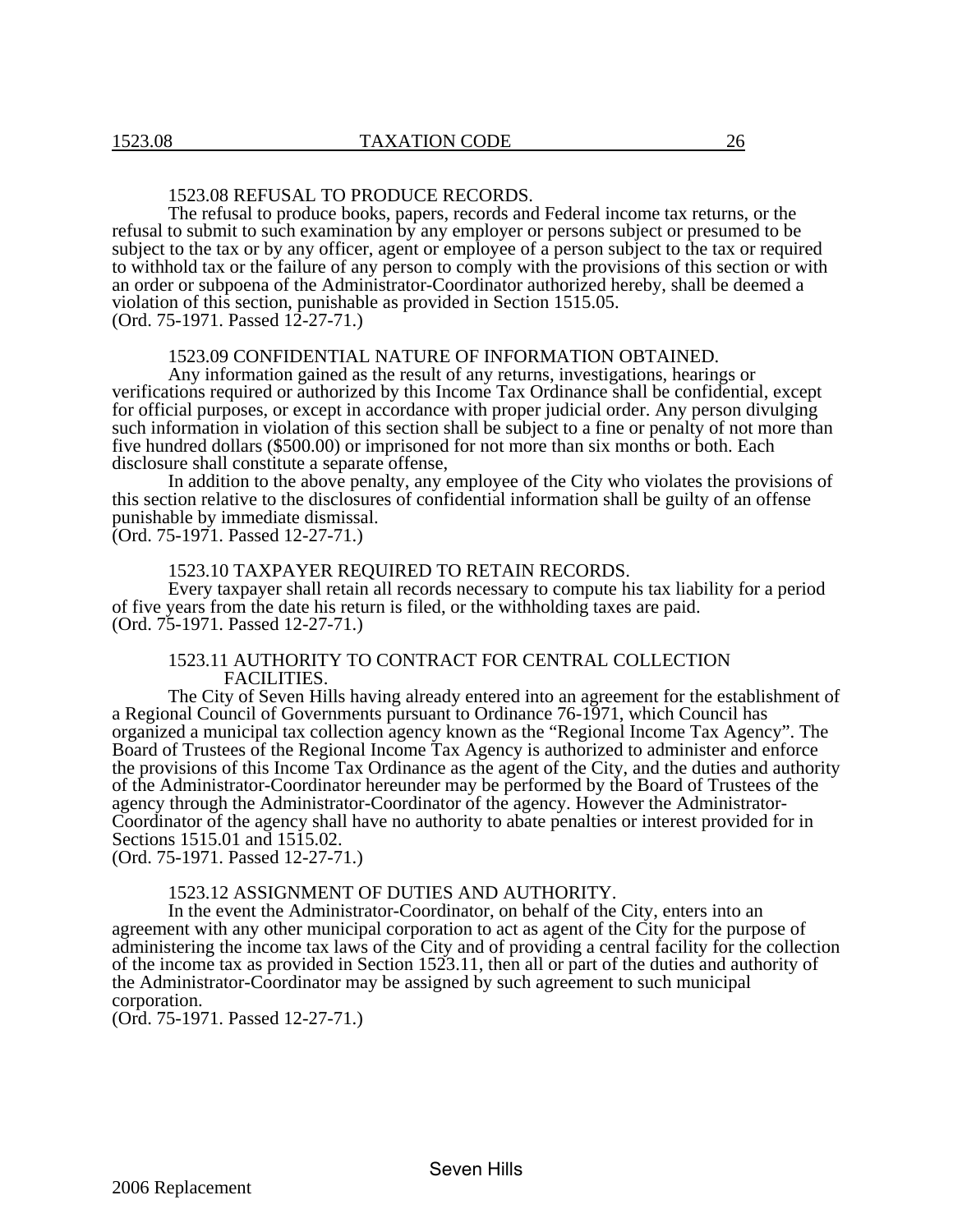#### CHAPTER 1525 Board of Review

<span id="page-26-0"></span>[1525.01](#page-26-0) Board of Review established. 1525.02 Duty to approve regulations and to hear appeals.

[1525.03](#page-26-0) Right of appeal.

## CROSS REFERENCE Appeals from orders of administrative agencies - see Ohio R.C. Ch. 2506

## 1525.01 BOARD OF REVIEW ESTABLISHED.

 A Board of Review, consisting of two residents of the City to be appointed by the Mayor, subject to confirmation by a majority of the members of Council and a member of City Council to be appointed by that body, is hereby created, such appointments shall be for periods not to exceed one year. The Board shall select, each year for a one year term, one of its members to serve as Chairman and one to serve as Secretary. A majority of the members of the Board shall constitute a quorum. The Board shall adopt its own procedural rules and shall keep a record of its transactions. Any hearing by the Board may be conducted privately and provisions of Section 1523.09, with reference to the confidential character of information required to be disclosed by this Income Tax Ordinance, shall apply to such matters as may be heard before the Board on appeal.

(Ord. 61-1975. Passed 9-22-75.)

#### 1525.02 DUTY TO APPROVE REGULATIONS AND TO HEAR APPEALS.

 All rules and regulations and amendments or changes thereto, which are adopted by the Administrator-Coordinator under the authority conferred by this Income Tax Ordinance must be approved by the Board of Review before the same becomes effective. The Board shall hear and pass on appeals from any ruling or decision of the Administrator-Coordinator, and at the request of the taxpayer or Administrator-Coordinator, is empowered to substitute alternate methods of allocation.

(Ord. 75-1971. Passed 12-27-71.)

#### 1525.03 RIGHT OF APPEAL.

 (a) Any person dissatisfied with any ruling or decision of the Administrator-Coordinator which is made under the authority conferred by this Income Tax Ordinance may appeal therefrom to the Board of Review within thirty days from the announcement of such ruling or decision by the Administrator-Coordinator, provided the taxpayer making the appeal has filed with the City of Seven Hills the required return or other documents concerning the obligation at issue. The appeal shall be in writing and shall state why the decision should be deemed incorrect or unlawful.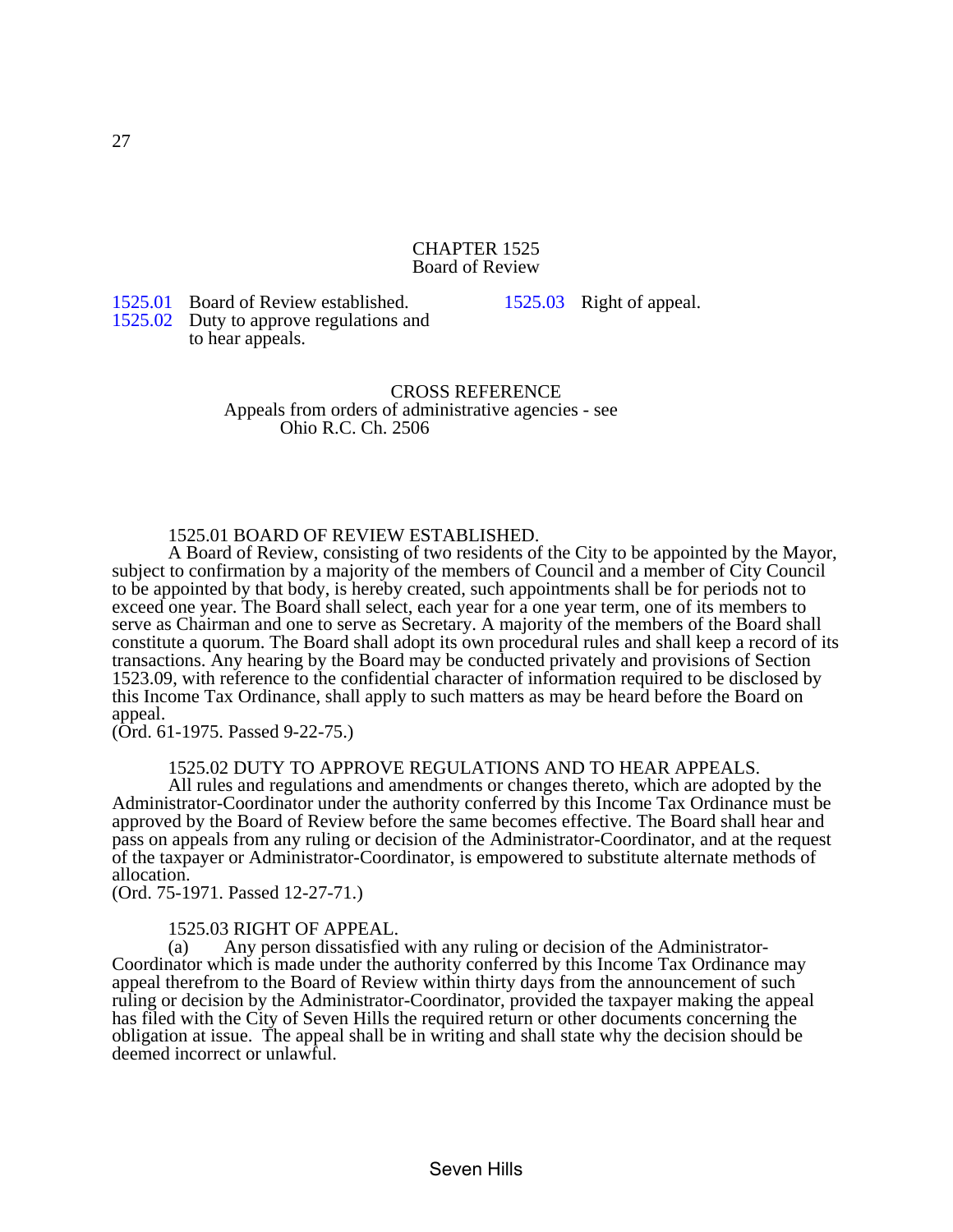(b) The Board shall, on hearing, have jurisdiction to affirm, reverse or modify any such ruling or decision, or any part thereof. Such hearing shall be scheduled within forty-five days from the date of appeal. The Board's ruling must be made within thirty days from the date of the closing of the record, shall be in writing and filed with the Administrator, and within fifteen day of its decision shall send notice of its decision by ordinary mail to the taxpayer making the appeal.

 (c) For matters relating to tax years beginning on or after January 1, 2004, any ruling or decision of the Board of Review/Appeal may be appealed to a court of competent jurisdiction or to the State Board of Tax Appeal. (Ord. 15-2005. Passed 1-24-05.)